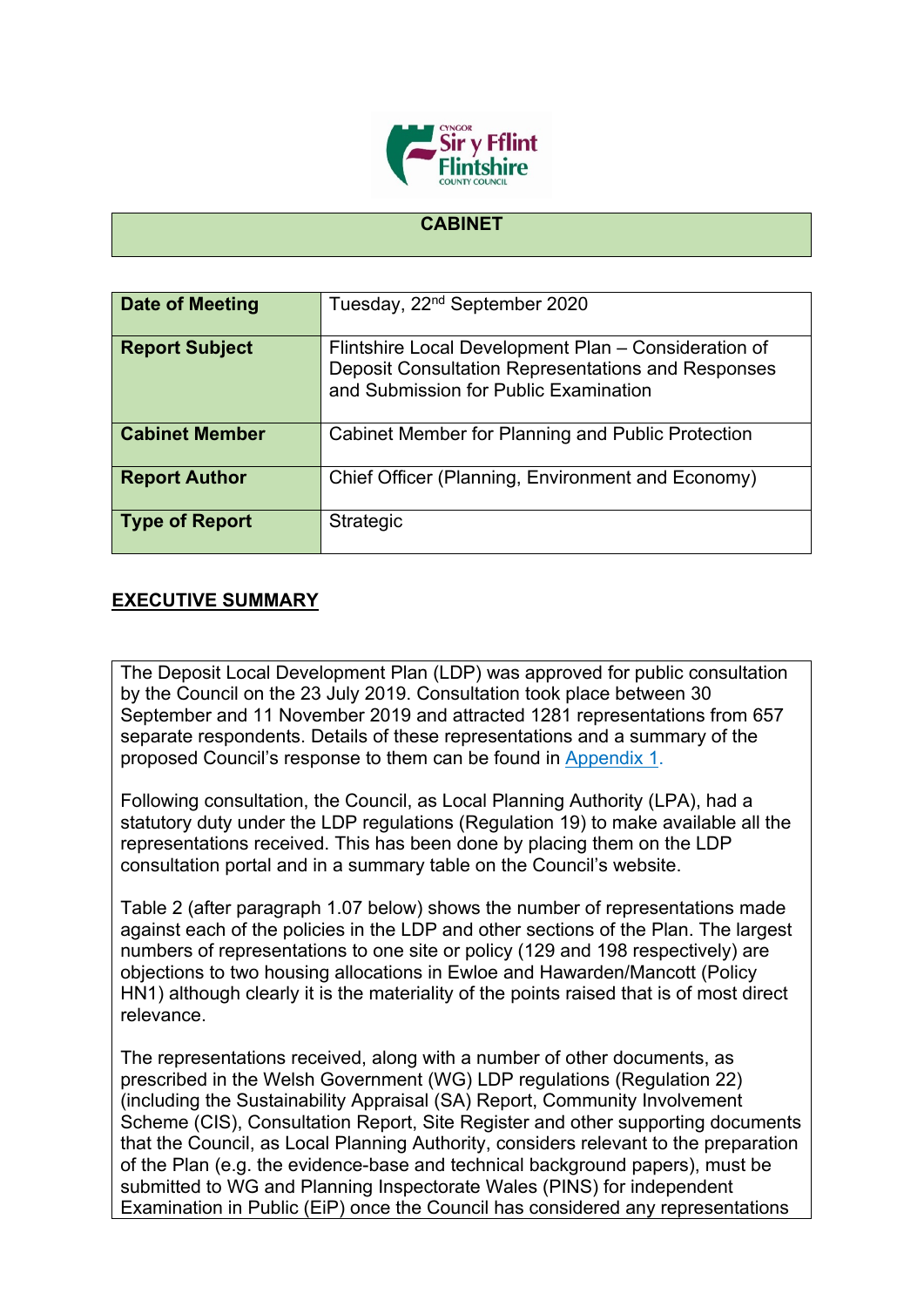received in line with the regulations (see Section D below for the consideration of objections and Section F below for the documents required to be submitted). The Representations received to the Deposit LDP consultation and proposed responses have been reported to the Planning Strategy Group whose recommendations to the Cabinet are set out in Section D of the report, below.

No wholescale changes to the LDP, such as the deletion of sites and/or the inclusion of new sites ('Focussed Changes'), are proposed as no substantive evidence has been submitted during the deposit consultation that would warrant the need for such changes, and because this could constitute a fundamental change to the LDP and threaten its 'soundness' (see Section G below for an explanation of soundness).This report does not recommend significant or fundamental changes to the Plan ('Focussed Changes') as none have arisen from the consideration of representations that would warrant the need for such changes, following the guidance in the Development Plans Manual 3 (DPM3) (see Section E, below). However, there are minor changes to policies and proposals (additional or amended wording for clarity) and typographical corrections (Minor Editing Changes) arising from the representations made and/or changes in evidence since the Plan was placed on Deposit. These will be dealt with during the Examination where following the Inspector's consideration, can be dealt with as 'Matters Arising Changes'.

Having considered the objections received to the Plan overall, it is considered that the LDP remains sound and provides a robust basis for Submission to the WG and PINS for independent Examination in Public. Whilst objections have been made in particular to housing allocations, the Council has a responsibility to provide such sites where a need has been identified and the objections made are not considered to override that responsibility or question the soundness of the sites allocated. The purpose of the LDP is to seek to meet the needs of Flintshire in the most sustainable way possible, to the extent that this can be done through the land use Planning system.

An independent Inspector will consider the soundness of the LDP alongside all of the representations made by the public and other parties, during the Examination in Public hearings, which will take place over a number of weeks in early 2021. Members of the public and other interested parties, including elected Members, will be able to appear at the hearings if they have made duly made representations, and at the Inspector's discretion. The LDP, once 'Adopted' (this may take 12 months from the date of Submission), will provide economic, social, cultural and environmental benefits for the County as a whole, including new jobs, new homes, and affordable housing. Its adoption will also help the Council resist speculative development, or 'Planning by Appeal', which Flintshire has suffered from since the Adopted Flintshire Unitary Development Plan expired.

The Delivery Agreement (DA) formally sets out the timescales for the preparation of the LDP and states that it should be Submitted in October 2020. The most recent version of the DA was approved by the First Minister in July 2020. Given the overriding need to have an up to date adopted development plan in place, it is therefore considered imperative that the LDP be Submitted in accordance with the DA or the Council risks having WG direct that it is Submitted.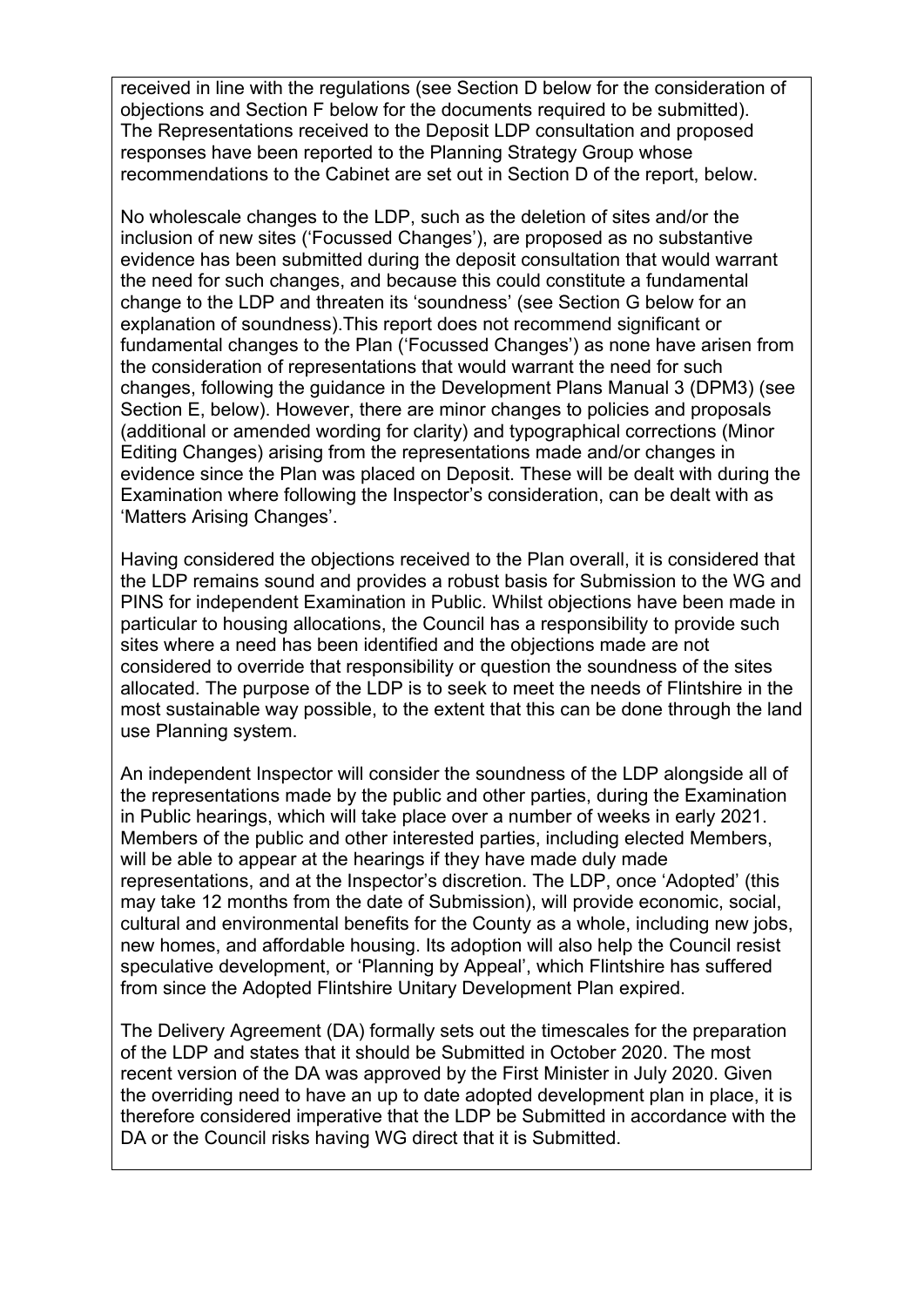The Cabinet is asked to resolve to recommend to the Council that it submit the LDP to the Welsh Government and Planning Inspectorate Wales for Examination in Public.

|   | <b>RECOMMENDATIONS</b>                                                                                                                                                                                                                                                                                                 |
|---|------------------------------------------------------------------------------------------------------------------------------------------------------------------------------------------------------------------------------------------------------------------------------------------------------------------------|
| 1 | That the Cabinet note the representations made during the Deposit Local<br>Development Plan consultation (appendix 1) and endorse the proposed<br>responses, and agree that they will be forwarded to the Welsh<br>Government and the Planning Inspectorate for consideration as part of the<br>examination in Public. |
| 2 | That the Cabinet resolve that the Flintshire Local Development Plan (2015-<br>2030) be Submitted to the Welsh Government and the Planning<br>Inspectorate for Examination in Public, and recommend that the Council<br>agree to this.                                                                                  |

## **REPORT DETAILS**

| 1.00 | <b>EXPLANING THE FLINTSHIRE LOCAL DEVELOPMENT PLAN -</b><br><b>CONSIDERATION OF DEPOSIT CONSULTATION</b><br><b>REPRESENTATIONS AND RESPONSES AND SUBMISSION FOR</b><br><b>PUBLIC EXAMINATION</b>                                         |
|------|------------------------------------------------------------------------------------------------------------------------------------------------------------------------------------------------------------------------------------------|
| 1.01 | A). The Deposit Flintshire Local Development Plan (2015 - 2030)                                                                                                                                                                          |
|      | The Deposit Local Development Plan (LDP) was approved for public<br>consultation by the Council on 23 July 2019. The Deposit LDP contained<br>the following:                                                                             |
|      | a) Foreword by the Lead Member for Planning and Public Protection,<br>b) How to comment on the Deposit LDP;                                                                                                                              |
|      | c) Introduction - how we have arrived at the Deposit Plan, an overview of<br>the County and the key national, regional and local polices, plans and<br>guidance that has shaped the Deposit LDP;                                         |
|      | d) Key Issues, Vision and Objectives - the key issues and opportunities<br>facing the County and the LDP's vision, strategic objectives and a<br>growth and spatial strategy which seeks to address the key issues and<br>opportunities; |
|      | e) Plan Strategy and Strategic Policies - the LDP's strategy, key<br>diagram and strategic policies and proposals as well as polices on the<br>location of development, the Strategic Sites, Green Barriers,                             |
|      | Employment and Housing Growth, the Natural Environment, Built<br>Heritage and Climate Change                                                                                                                                             |
|      | f) Topic, Criteria and Area-Based Policies - the topic, criteria and area-                                                                                                                                                               |
|      | based policies that will most commonly be used to guide decisions on<br>Planning Applications split into more detailed polices in relation to                                                                                            |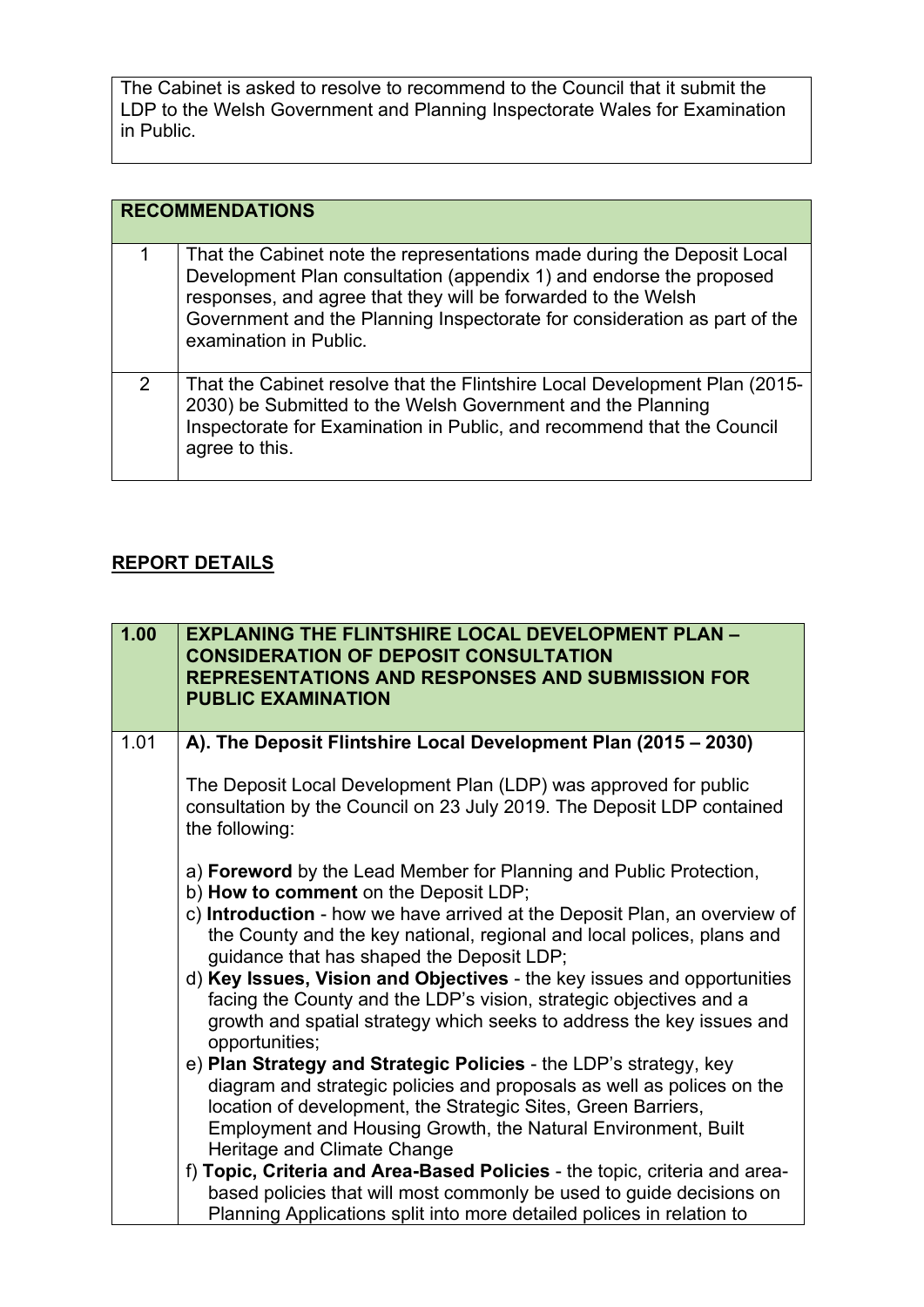|      | general development management considerations, housing (including<br>general housing and provision for Gypsy and Travellers, economy, built<br>and natural environment, retail, transport, community facilities, the<br>Welsh language, minerals, waste and renewable energy;<br>g) Monitoring Framework - the annual monitoring framework which<br>contains a number of annual monitoring indicators. This will be used to<br>produce the Annual Monitoring Report (AMR) once the plan is adopted.                                                                                                                                                                                                                                                        |
|------|------------------------------------------------------------------------------------------------------------------------------------------------------------------------------------------------------------------------------------------------------------------------------------------------------------------------------------------------------------------------------------------------------------------------------------------------------------------------------------------------------------------------------------------------------------------------------------------------------------------------------------------------------------------------------------------------------------------------------------------------------------|
| 1.02 | There is no requirement for the Deposit LDP to repeat national planning<br>policy, including national development management policy contained in<br>Planning Policy Wales (edition 10, 2019). The Deposit LDP therefore<br>makes cross references at the end of each strategic policy to the relevant<br>national planning policy without being overly repetitive. There is also<br>reference to the relevant plan objectives, evidence base any supporting<br>supplementary planning guidance, relevant monitoring indicators and how<br>the policy/proposal meets the wellbeing goals identified in the Wellbeing<br>of Future Generations Act (WBFGA).                                                                                                  |
| 1.03 | Where relevant, policies and proposals contained in the strategic policy<br>section and the topic, criteria and area-based polices section, including<br>allocations, are annotated on the Proposals Maps which were made<br>available in paper, pdf and interactive formats, to be read alongside the<br>policies during the consultation. The Proposals Maps identify the land use<br>policies, proposals and allocations of the Plan (see bullet points e) and f)<br>in para 1.02 above).                                                                                                                                                                                                                                                               |
| 1.04 | Once adopted, the LDP will become the statutory land use plan for the<br>County and replace the current (expired) Unitary Development Plan (2000<br>- 2015) as a basis for making decisions on individual Planning<br>Applications.                                                                                                                                                                                                                                                                                                                                                                                                                                                                                                                        |
| 1.05 | <b>B). Deposit Plan Consultation and Representations</b>                                                                                                                                                                                                                                                                                                                                                                                                                                                                                                                                                                                                                                                                                                   |
|      | The LDP and its accompanying documentation were formally placed on<br>Deposit for public consultation from the 30 September 2019 to 11<br>November 2019. Appendix 2 details the documentation that formed part<br>of the consultation. Copies of the Deposit plan were made available on<br>the Council's website via its consultation portal as well as in hard copy at<br>County Hall Mold, Ty Dewi Sant Ewloe, and all Flintshire Connects<br>officers. Copies were also available at the following libraries/other venues<br>to view: Broughton, Buckley, Deeside, Flint Jade Jones Pavillion,<br>Holywell, Mancot, Mold. The consultation also involved permanent<br>exhibitions at the Council offices in Ewloe and Mold, and at seven<br>libraries. |
| 1.06 | Over the course of the consultation, officers undertook a number of drop-<br>in sessions throughout the County. Details of the sessions are provided in<br>Table 1 below.                                                                                                                                                                                                                                                                                                                                                                                                                                                                                                                                                                                  |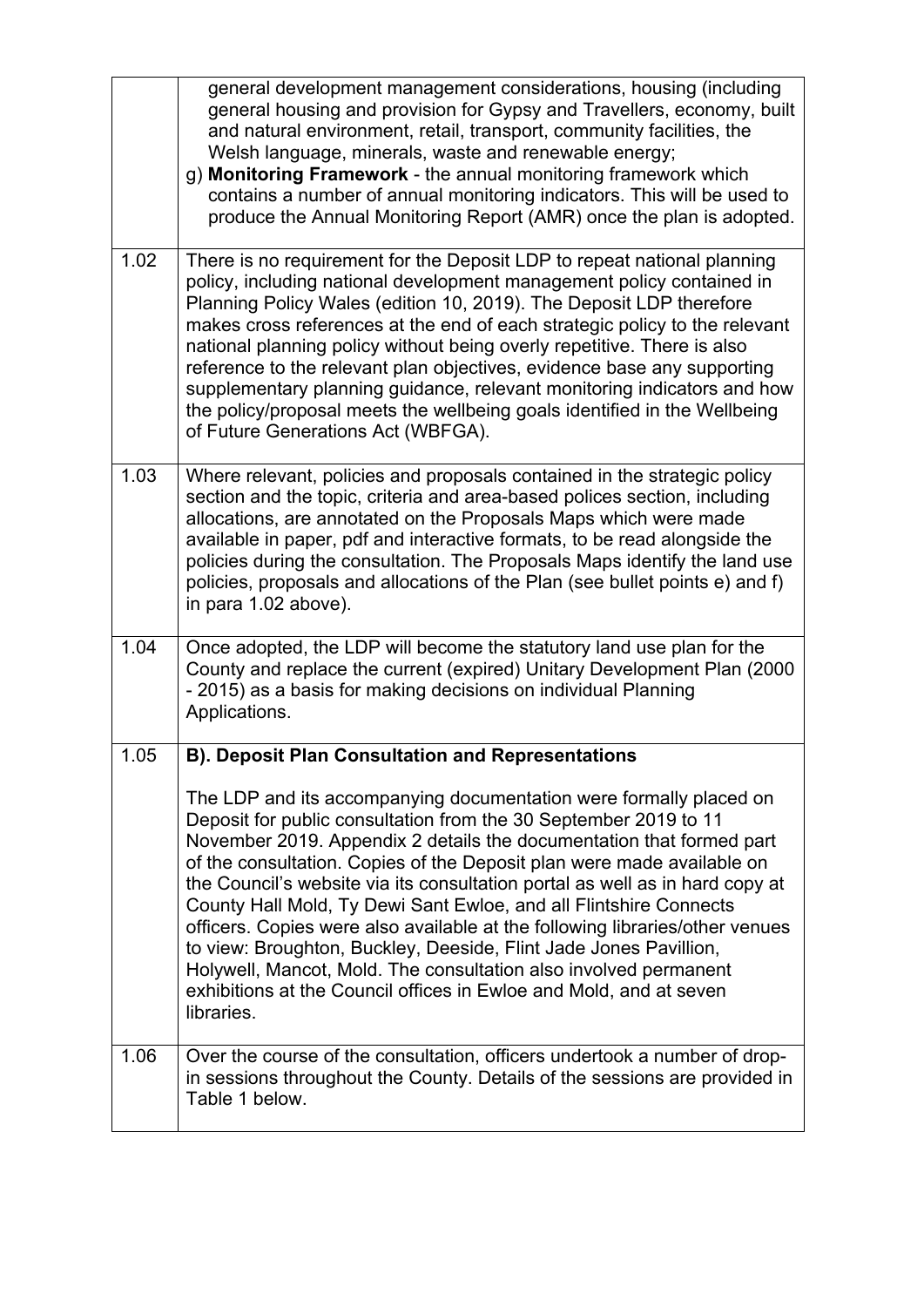|      | Table 1: Deposit Plan Consultation drop-in sessions                                                                                                                                                                                                                                                                                                                                                                                                                                                                                                                                                                                                                                                                                                                                      |                                     |        |                                |                      |
|------|------------------------------------------------------------------------------------------------------------------------------------------------------------------------------------------------------------------------------------------------------------------------------------------------------------------------------------------------------------------------------------------------------------------------------------------------------------------------------------------------------------------------------------------------------------------------------------------------------------------------------------------------------------------------------------------------------------------------------------------------------------------------------------------|-------------------------------------|--------|--------------------------------|----------------------|
|      | <b>Venue</b>                                                                                                                                                                                                                                                                                                                                                                                                                                                                                                                                                                                                                                                                                                                                                                             | Date and time                       |        | <b>Number of</b><br>attendees* |                      |
|      | <b>Broughton &amp; Bretton</b><br><b>Community Centre, Brookes</b><br>Ave, Broughton                                                                                                                                                                                                                                                                                                                                                                                                                                                                                                                                                                                                                                                                                                     | 4-8pm Tuesday 1st<br>October 2019   |        | 50                             |                      |
|      | Buckley (Bistre) Youth &<br><b>Community Centre, Nant</b><br>Mawr Rd                                                                                                                                                                                                                                                                                                                                                                                                                                                                                                                                                                                                                                                                                                                     | 4-8pm Wednesday 2nd<br>October 2019 |        | 25                             |                      |
|      | <b>Mold Parkfields Community</b><br>Centre, Ash Grove                                                                                                                                                                                                                                                                                                                                                                                                                                                                                                                                                                                                                                                                                                                                    | 4-8pm Thursday 3rd<br>October 2019  |        | 30                             |                      |
|      | <b>Mancot and Moor Village</b><br>Hall, Mancot Lane                                                                                                                                                                                                                                                                                                                                                                                                                                                                                                                                                                                                                                                                                                                                      | 4-8pm Friday 4th<br>October 2019    |        | 200                            |                      |
|      | Connah's Quay, The Quay<br>Building, Fron Rd                                                                                                                                                                                                                                                                                                                                                                                                                                                                                                                                                                                                                                                                                                                                             | 4-8pm Monday 7th<br>October 2019    |        | $\mathbf 1$                    |                      |
|      | Hope, Caergwrle,<br>Abermorddu, Cefn y Bedd -<br><b>Heulwen Close Community</b><br>Centre, Hope                                                                                                                                                                                                                                                                                                                                                                                                                                                                                                                                                                                                                                                                                          | 4-8pm Tuesday 8th<br>October 2019   |        | 65                             |                      |
|      | <b>Ewloe Woodside Close</b><br><b>Community Centre</b>                                                                                                                                                                                                                                                                                                                                                                                                                                                                                                                                                                                                                                                                                                                                   | 4-8pm Wednesday 9th<br>October 2019 |        | 200                            |                      |
|      | Flint Town Hall, Market<br>Square                                                                                                                                                                                                                                                                                                                                                                                                                                                                                                                                                                                                                                                                                                                                                        | 4-8pm Thursday 10th<br>October 2019 |        | 35                             |                      |
|      | Caerwys Memorial Institute,<br>South St                                                                                                                                                                                                                                                                                                                                                                                                                                                                                                                                                                                                                                                                                                                                                  | 4-8pm Tuesday 15th<br>October 2019  |        | 25                             |                      |
|      | <b>New Brighton Community</b><br>Centre, Moel Fammau Rd                                                                                                                                                                                                                                                                                                                                                                                                                                                                                                                                                                                                                                                                                                                                  | 5-8pm Friday 18th<br>October 2019   |        | 35                             |                      |
|      | <b>Total</b>                                                                                                                                                                                                                                                                                                                                                                                                                                                                                                                                                                                                                                                                                                                                                                             |                                     |        | 661                            |                      |
| 1.07 | *Numbers are approximate as not all attendees filled in the attendance registers<br>In response, 1281 representations were received from members of the<br>public and a wide range of statutory consultees, developers, landowners<br>and agents. All of the representations received have been processed by<br>the Council and made available to view on the Council's LDP consultation<br>portal and as a summary table on the website, in accordance with<br>statutory requirements (LDP Regulation 19). Table 2, below provides an<br>overview of the number of representations received against each of the<br>policies in the LDP. All of the representations and the Council's responses<br>will be forwarded to PINS with the submission documentation (see<br>Section F below). |                                     |        |                                |                      |
|      | Table 2: Representations received to the Deposit Plan                                                                                                                                                                                                                                                                                                                                                                                                                                                                                                                                                                                                                                                                                                                                    |                                     |        |                                |                      |
|      | <b>Section of Plan/Policy</b>                                                                                                                                                                                                                                                                                                                                                                                                                                                                                                                                                                                                                                                                                                                                                            | <b>Total</b>                        | Object | <b>Support</b>                 | <b>Not</b><br>stated |
|      | Flintshire Local Development Plan<br>Deposit Draft September 2019<br>Foreword                                                                                                                                                                                                                                                                                                                                                                                                                                                                                                                                                                                                                                                                                                            | $\overline{7}$<br>5                 | 1<br>5 | 1                              | 5                    |
|      | <b>Introduction</b>                                                                                                                                                                                                                                                                                                                                                                                                                                                                                                                                                                                                                                                                                                                                                                      | 5                                   | 4      | 1                              |                      |
|      | How to view and comment on the Local<br>Development Plan                                                                                                                                                                                                                                                                                                                                                                                                                                                                                                                                                                                                                                                                                                                                 | 5                                   | 4      | 1                              |                      |
|      | How have we arrived at the Deposit Plan?                                                                                                                                                                                                                                                                                                                                                                                                                                                                                                                                                                                                                                                                                                                                                 | $\overline{\mathbf{3}}$             | 3      |                                |                      |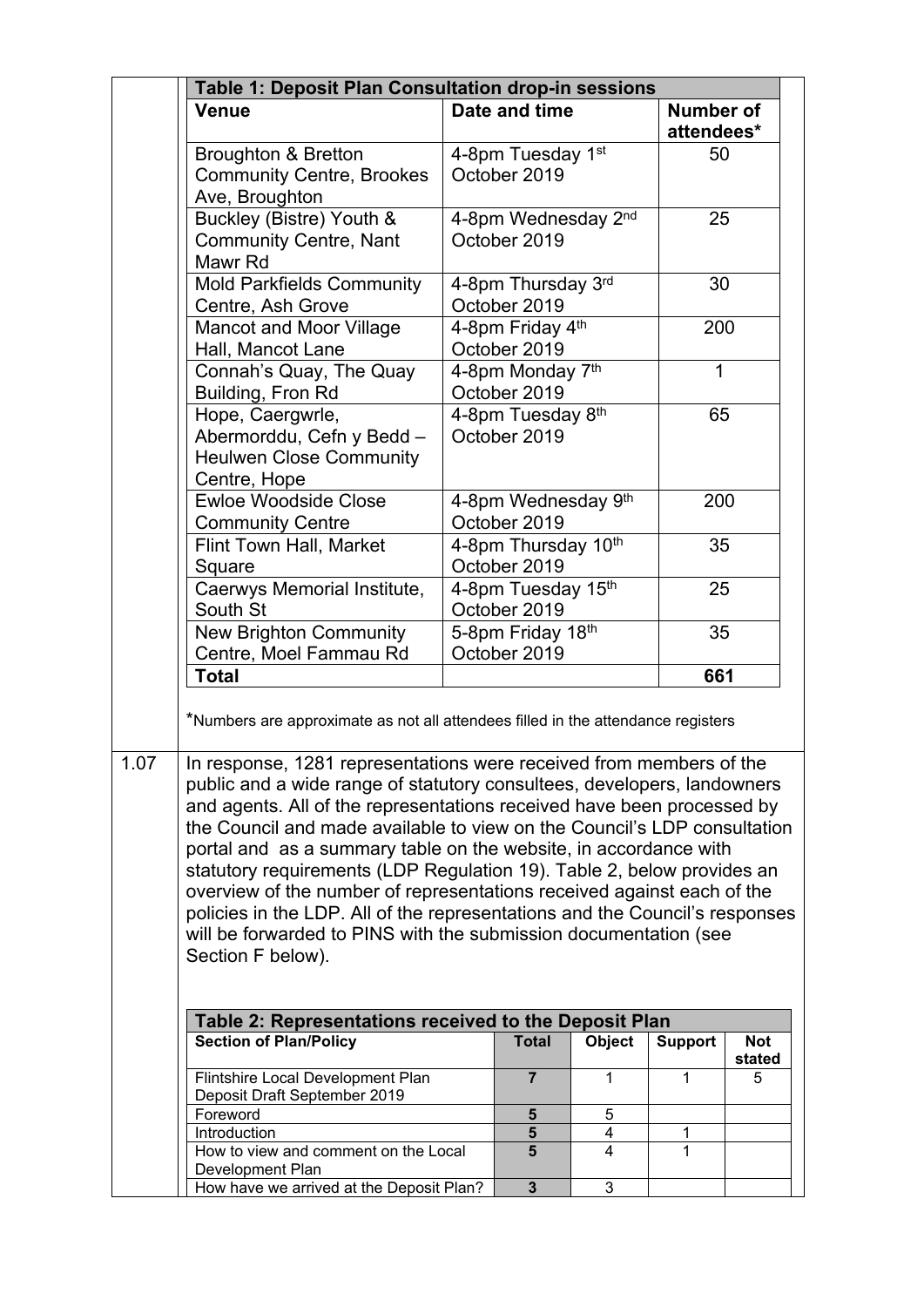| How to use/navigate and interpret the       | 1                       | 1              |                |              |
|---------------------------------------------|-------------------------|----------------|----------------|--------------|
| Plan                                        |                         |                |                |              |
| Strategic context                           | $\mathbf{1}$            | 1              |                |              |
| County profile/overview                     | $\overline{2}$          | $\overline{2}$ |                |              |
| Key issues and drivers for change           | $\mathbf{1}$            | 1              |                |              |
| Forming the Plan's strategy from this       | 5                       | $\overline{2}$ | $\overline{2}$ | 1            |
| context                                     |                         |                |                |              |
| The growth strategy of the plan             | $\mathbf{1}$            |                | 1              |              |
| Employment growth                           | $\overline{1}$          |                | $\overline{1}$ |              |
| The preferred strategy                      | $\mathbf{3}$            |                | 3              |              |
| Strategic policies                          | $\overline{7}$          | $\overline{7}$ |                |              |
| Strategic policies - Creating sustainable   | $\overline{\mathbf{3}}$ | $\overline{3}$ |                |              |
| places and communities                      |                         |                |                |              |
| Strategic Policies - Supporting a           | $\overline{1}$          | 1              |                |              |
| Prosperous Economy                          |                         |                |                |              |
| <b>Strategic Policies - Meeting Housing</b> | $\mathbf{1}$            |                |                | 1            |
| <b>Needs</b>                                |                         |                |                |              |
| Strategic Policies - Valuing the            | $\overline{2}$          |                |                | 2            |
| Environment                                 |                         |                |                |              |
| Development Management Policies -           | $6\phantom{1}$          | 2              |                | 4            |
| Valuing the Environment                     |                         |                |                |              |
| Development Management Policies -           | $\mathbf{1}$            |                |                | 1            |
| <b>Meeting Housing Needs</b>                |                         |                |                |              |
|                                             | 42                      | 41             | 1              |              |
| STR1: Strategic Growth                      |                         |                |                |              |
| STR2: The Location of Development           | 53                      | 35             | 17             | $\mathbf{1}$ |
| STR3: Strategic Sites                       | 63                      | 57             | 6              |              |
| STR4: Principles of Sustainable             | 12                      | 11             | $\mathbf{1}$   |              |
| Development, Design and Placemaking         |                         |                |                |              |
| STR5: Transport and Accessibility           | 8                       | 6              | $\overline{2}$ |              |
| STR6: Services, Facilities and              | 16                      | 14             | $\mathbf{1}$   | 1            |
| Infrastructure                              |                         |                |                |              |
| STR7: Economic Development,                 | 8                       | 5              | 3              |              |
| Enterprise, and Employment                  |                         |                |                |              |
| <b>STR8: Employment Land Provision</b>      | $5\phantom{1}$          | 4              | $\mathbf{1}$   |              |
| STR9: Retail Centres and Development        | $\overline{\mathbf{3}}$ | $\overline{2}$ | $\overline{1}$ |              |
| STR10: Tourism, Culture, and Leisure        | $\overline{5}$          | $\overline{2}$ | $\overline{3}$ |              |
| STR11: Provision of Sustainable Housing     | 30                      | 24             | $\overline{5}$ | 1            |
| <b>Sites</b>                                |                         |                |                |              |
| STR12: Provision for Gypsies and            | 1                       | 1              |                |              |
| <b>Travellers</b>                           |                         |                |                |              |
| STR13: Natural and Built Environment,       | 16                      | 11             | 5              |              |
| Green Networks and Infrastructure           |                         |                |                |              |
| STR14: Climate Change and                   | $6\phantom{1}$          | 3              | 3              |              |
| <b>Environmental Protection</b>             |                         |                |                |              |
| STR15: Waste Management                     | $\overline{1}$          | 1              |                |              |
| STR16: Strategic Planning for Minerals      | $\overline{\mathbf{4}}$ | $\overline{2}$ | 1              | 1            |
| PC1: The Relationship of Development to     | 28                      | 22             | 5              | 1            |
| <b>Settlement Boundaries</b>                |                         |                |                |              |
| PC2: General Requirements for               | 11                      | 8              | 3              |              |
| Development                                 |                         |                |                |              |
| PC3: Design                                 | 8                       | 3              | 5              |              |
| PC4: Sustainability and Resilience of New   | $6\phantom{1}$          | 3              | 3              |              |
|                                             |                         |                |                |              |
| Development                                 |                         |                |                |              |
| PC5: Transport and Accessibility            | $\overline{7}$          | 4              | 3              |              |
| PC6: Active Travel                          | 8                       | 8              |                |              |
| PC7: Passenger Transport                    | $\overline{2}$          | 1              | 1              |              |
| PC8: Airport Safeguarding Zone              | 1                       | 1              |                |              |
| PC9: Protection of Disused Railway Lines    | $\mathbf{3}$            | $\mathfrak{S}$ |                |              |
| PC10: New Transport Schemes                 | $\overline{7}$          | 6              | 1              |              |
| PC11: Mostyn Docks                          | $\mathbf{1}$            |                | 1              |              |
| PC12: Community Facilities                  | $\overline{2}$          | 1              | 1              |              |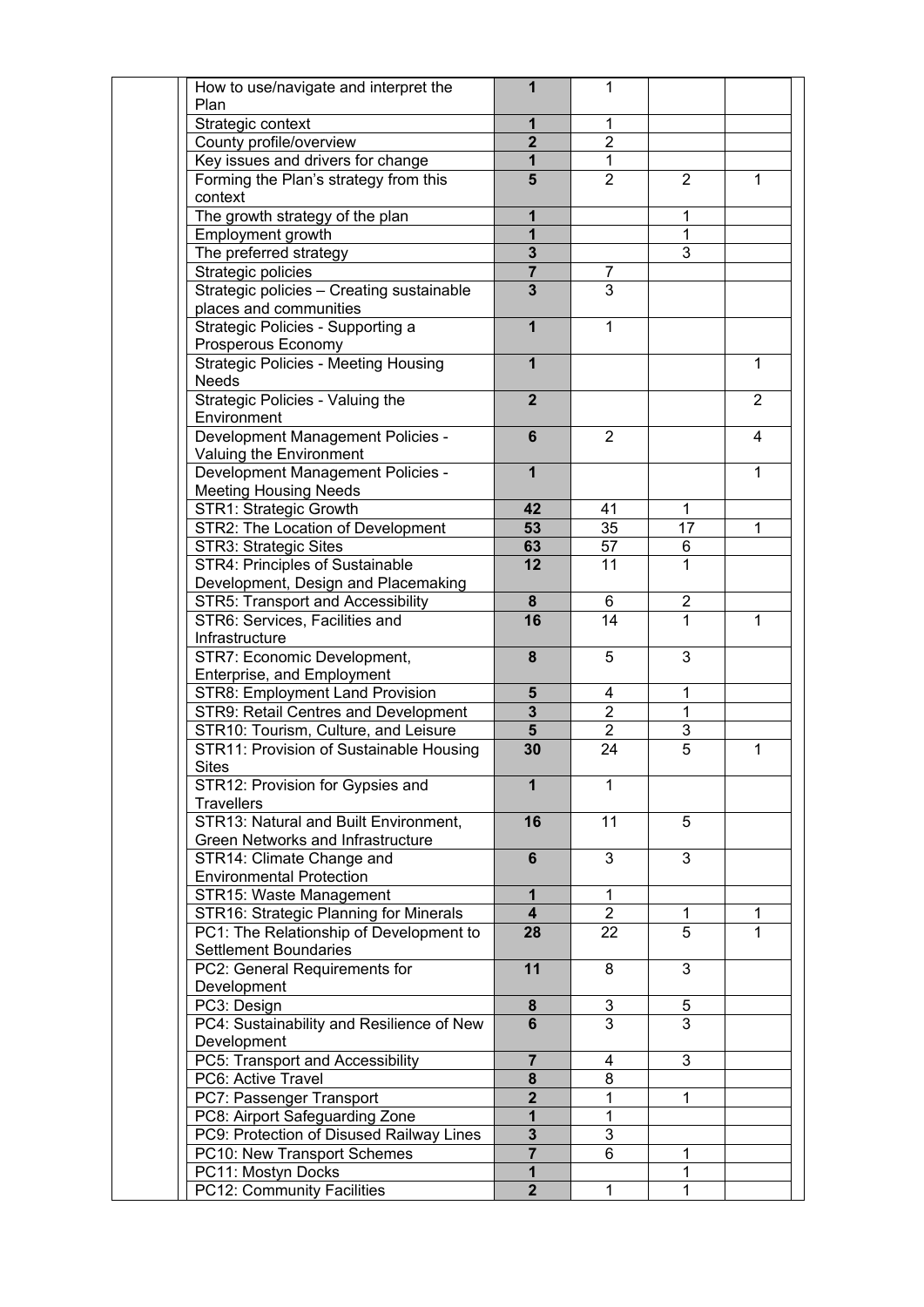| PE1: General Employment Land                                                     | 9                       | 6              | 2                       | $\mathbf 1$  |
|----------------------------------------------------------------------------------|-------------------------|----------------|-------------------------|--------------|
| Allocations                                                                      |                         |                |                         |              |
| Policy PE2: Principal Employment Areas                                           | 9                       | 8              | 1                       |              |
| PE3: Employment Development Outside                                              | $\overline{2}$          | $\overline{2}$ |                         |              |
| Allocated Sites and Principal Employment                                         |                         |                |                         |              |
| Areas                                                                            |                         |                |                         |              |
| PE4: Farm Diversification                                                        | $\overline{2}$          | 1              | 1                       |              |
| PE6: Protection of Employment Land                                               | $\overline{\mathbf{1}}$ | 1              |                         |              |
| PE7: Retail Hierarchy                                                            | 1                       | 1              |                         |              |
| PE10: District and Local Centres                                                 | $\overline{1}$          | 1              |                         |              |
| PE11: Edge and Out of Town Retail                                                | $\overline{2}$          | $\overline{2}$ |                         |              |
| Development                                                                      |                         |                |                         |              |
| PE12: Tourist Accommodation, Facilities                                          | $\overline{3}$          | 3              |                         |              |
| and Attractions                                                                  |                         |                |                         |              |
| PE13: Caravan Development in the Open                                            | $\overline{3}$          | 3              |                         |              |
| Countryside                                                                      |                         |                |                         |              |
| PE14: Greenfield Valley                                                          | $\mathbf{3}$            | 1              | 2                       |              |
| <b>HN1: New Housing Development</b>                                              | 581                     | 520            | 57                      | 4            |
| Proposals                                                                        |                         |                |                         |              |
| HN2: Density and Mix of Development                                              | 13                      | 5              | 8                       |              |
| HN3: Affordable Housing                                                          | 28                      | 21             | $\overline{7}$          |              |
| HN4: Housing in the Countryside                                                  | 4                       | $\overline{2}$ | $\overline{\mathbf{c}}$ |              |
| HN4-B: Residential Conversion of Rural                                           | $\overline{2}$          | 1              | 1                       |              |
| <b>Buildings</b>                                                                 |                         |                |                         |              |
| HN4-C: Infill Development in Groups of                                           | $\mathbf{1}$            | $\mathbf{1}$   |                         |              |
| Houses                                                                           |                         |                |                         |              |
| HN4-D: Affordable Housing Exceptions                                             | $\overline{\mathbf{4}}$ | 3              | $\mathbf{1}$            |              |
| <b>Schemes</b>                                                                   |                         |                |                         |              |
| HN6: Annex Accommodation                                                         | $\mathbf{2}$            | $\overline{2}$ |                         |              |
| HN7: Houses in Multiple Occupation                                               | $\mathbf{1}$            | $\mathbf 1$    |                         |              |
| HN8: Gypsy and Traveller Sites                                                   | 41                      | 32             | 9                       |              |
| HN9: Gypsy and Traveller                                                         | $\overline{3}$          | 2              | 1                       |              |
| Accommodation                                                                    |                         |                |                         |              |
| EN1: Sports, Recreation and Cultural                                             | $\overline{\mathbf{4}}$ | 3              | 1                       |              |
| <b>Facilities</b>                                                                |                         |                |                         |              |
| <b>EN2: Green Infrastructure</b>                                                 | 12                      | 9              | 3                       |              |
| EN3: Undeveloped Coast and Dee                                                   | $\mathbf{1}$            |                | 1                       |              |
| <b>Estuary Corridor</b>                                                          |                         |                |                         |              |
| <b>EN4: Landscape Character</b>                                                  | 8                       | 5              | 3                       |              |
|                                                                                  | $\overline{2}$          |                |                         |              |
| EN5: Area of Outstanding Natural Beauty<br>EN6: Sites of Biodiversity Importance | $\overline{3}$          | $\overline{3}$ |                         |              |
|                                                                                  | 8                       | $\overline{6}$ | $\overline{2}$          |              |
| EN7: Development Affecting Trees,                                                |                         |                |                         |              |
| Woodlands and Hedgerows                                                          |                         |                |                         |              |
| <b>EN8: Built Historic Environment and</b>                                       | $\overline{3}$          | $\mathbf{1}$   | $\overline{2}$          |              |
| <b>Listed Buildings</b>                                                          |                         |                |                         |              |
| EN9: Development In or Adjacent to                                               | $\overline{1}$          | $\mathbf{1}$   |                         |              |
| <b>Conservation Areas</b>                                                        |                         |                |                         |              |
| <b>EN10: Buildings of Local Interest</b>                                         | $\overline{1}$          | $\mathbf{1}$   |                         |              |
| <b>EN11: Green Barriers</b>                                                      | 35                      | 25             | 7                       | 3            |
| EN12: New Development and Renewable                                              | $\overline{2}$          | $\overline{2}$ |                         |              |
| and Low Carbon Energy Technology                                                 |                         |                |                         |              |
| EN13: Renewable and Low Carbon                                                   | 22                      | 8              | 14                      |              |
| <b>Energy Development</b>                                                        |                         |                |                         |              |
| EN14: Flood Risk                                                                 | 4                       | $\overline{2}$ | $\mathbf{1}$            | $\mathbf{1}$ |
| <b>EN15: Water Resources</b>                                                     | $\overline{2}$          |                | $\overline{2}$          |              |
| EN17: Development of Unstable Land                                               | $\overline{1}$          |                | 1                       |              |
| <b>EN18: Pollution and Nuisance</b>                                              | $\overline{2}$          | $\overline{2}$ |                         |              |
| EN21: Locations for Waste Management                                             | $\overline{\mathbf{4}}$ | 3              | 1                       |              |
| <b>Facilities</b>                                                                |                         |                |                         |              |
| <b>EN23: Minerals Safeguarding</b>                                               | $\mathbf{3}$            | 3              |                         |              |
| <b>EN24: Minerals Buffer Zones</b>                                               | $\mathbf{1}$            | 1              |                         |              |
| EN25: Sustainable Minerals Development                                           | $6\phantom{a}$          | $\overline{2}$ | 3                       | 1            |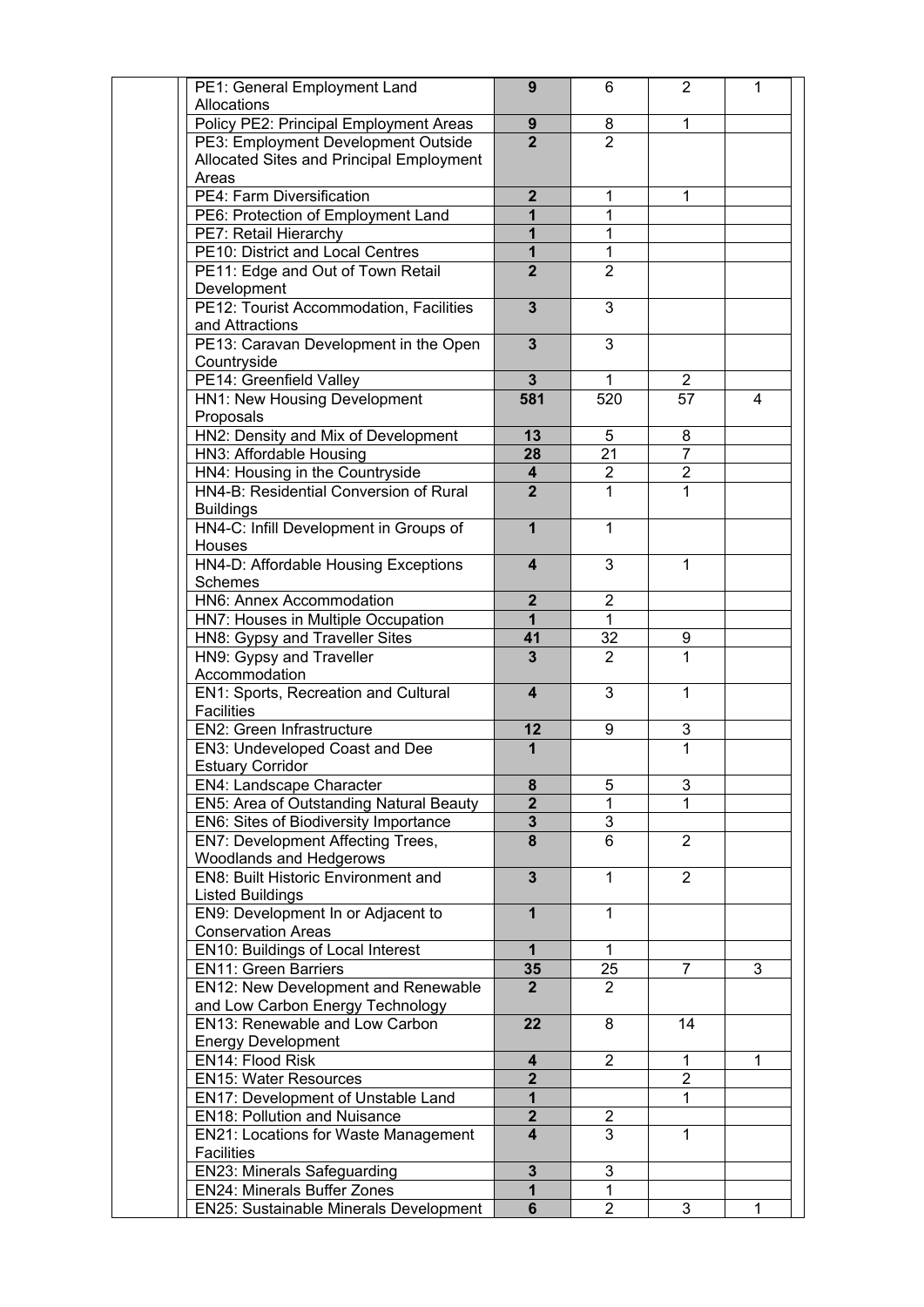|      | EN26: Criteria for Minerals Development                                                                                                                                                                                                                                                                                                                                                                                                                                                                                                                                                                                                                                                                                                                                                                                                                                                                                                                 | $\mathbf{2}$   | $\overline{c}$ |     |    |
|------|---------------------------------------------------------------------------------------------------------------------------------------------------------------------------------------------------------------------------------------------------------------------------------------------------------------------------------------------------------------------------------------------------------------------------------------------------------------------------------------------------------------------------------------------------------------------------------------------------------------------------------------------------------------------------------------------------------------------------------------------------------------------------------------------------------------------------------------------------------------------------------------------------------------------------------------------------------|----------------|----------------|-----|----|
|      | <b>EN27: Secondary and Recycled</b>                                                                                                                                                                                                                                                                                                                                                                                                                                                                                                                                                                                                                                                                                                                                                                                                                                                                                                                     | $\overline{2}$ | 2              |     |    |
|      | Aggregate                                                                                                                                                                                                                                                                                                                                                                                                                                                                                                                                                                                                                                                                                                                                                                                                                                                                                                                                               |                |                |     |    |
|      | Monitoring                                                                                                                                                                                                                                                                                                                                                                                                                                                                                                                                                                                                                                                                                                                                                                                                                                                                                                                                              | 10             | 9              | 1   |    |
|      | <b>Appx1-Housing Commitments</b>                                                                                                                                                                                                                                                                                                                                                                                                                                                                                                                                                                                                                                                                                                                                                                                                                                                                                                                        | 7              | 6              | 1   |    |
|      | Appx2-Supplementary Planning Guidance                                                                                                                                                                                                                                                                                                                                                                                                                                                                                                                                                                                                                                                                                                                                                                                                                                                                                                                   | 1              |                |     |    |
|      | <b>Totals</b>                                                                                                                                                                                                                                                                                                                                                                                                                                                                                                                                                                                                                                                                                                                                                                                                                                                                                                                                           | 1281           | 1033           | 219 | 29 |
|      |                                                                                                                                                                                                                                                                                                                                                                                                                                                                                                                                                                                                                                                                                                                                                                                                                                                                                                                                                         |                |                |     |    |
| 1.08 | Of the 1281 representations received, 1033 were objections to the Plan<br>and 219 were in support (29 were unspecified). A significant number of<br>objections were made to the Plan's housing allocations (policy HN1) in<br>particular the sites HN1.7 and HN1.8. A broad summary of the<br>representations received is set out in the report to Planning Strategy<br>Group on 30 <sup>th</sup> July 2020 (See background documents), and appendix 1<br>summarises each representation received and the recommended<br>response to it.                                                                                                                                                                                                                                                                                                                                                                                                                |                |                |     |    |
| 1.09 | The representations received will be used to update the Final<br>Consultation Report, one of the key Submission documents. This will<br>explain the nature of the consultation undertaken at Deposit LDP stage<br>and provide an overview of the key issues raised and how the<br>representations have been considered. The full representations are<br>available to view on the LDP consultation portal and as a summary table<br>on the Council's website. Copies of the originals will be available to view<br>at the Council venues, once it is safe for the public to have access to<br>these locations.                                                                                                                                                                                                                                                                                                                                           |                |                |     |    |
| 1.10 | Appendix 3 details the representation received from Welsh Government<br>(WG) to the Deposit LDP. This has been included in full for Member's<br>information, and in particular attention is drawn to the overriding view<br>expressed by WG that "The Welsh Government is broadly supportive of the<br>strategy, level of homes and jobs proposed, considers it aligns with national<br>policy and is in general conformity with the emerging NDF". The representation<br>is relatively short, comprising a covering letter and an annex which<br>provides further detail on the representations made. WG group their<br>responses into 3 categories (see Appendix 3 annex), but raise no<br>fundamental (Category A) objections to the Deposit LDP or its soundness.<br>This should provide the Council with a degree of comfort that the Deposit<br>LDP is, without prejudice to the EiP process, in conformity with national<br>policy and guidance. |                |                |     |    |
| 1.11 | Work to address the comments from Welsh Government has been<br>undertaken, is referred to in the recommended responses to<br>representations (see 1.12 below and appendix 1), and will be presented<br>as part of the submission of the Plan to PINS.                                                                                                                                                                                                                                                                                                                                                                                                                                                                                                                                                                                                                                                                                                   |                |                |     |    |
| 1.12 | C). Responding to Representations, Covid 19 and its Implications for<br>the LDP Timetable                                                                                                                                                                                                                                                                                                                                                                                                                                                                                                                                                                                                                                                                                                                                                                                                                                                               |                |                |     |    |
|      | As part of Submitting the Plan and the representations received for EiP,<br>the Council must also provide its responses to those representations to<br>the Inspector. Following the end of the Deposit consultation period in<br>November 2019, officers have been summarising, assessing and                                                                                                                                                                                                                                                                                                                                                                                                                                                                                                                                                                                                                                                           |                |                |     |    |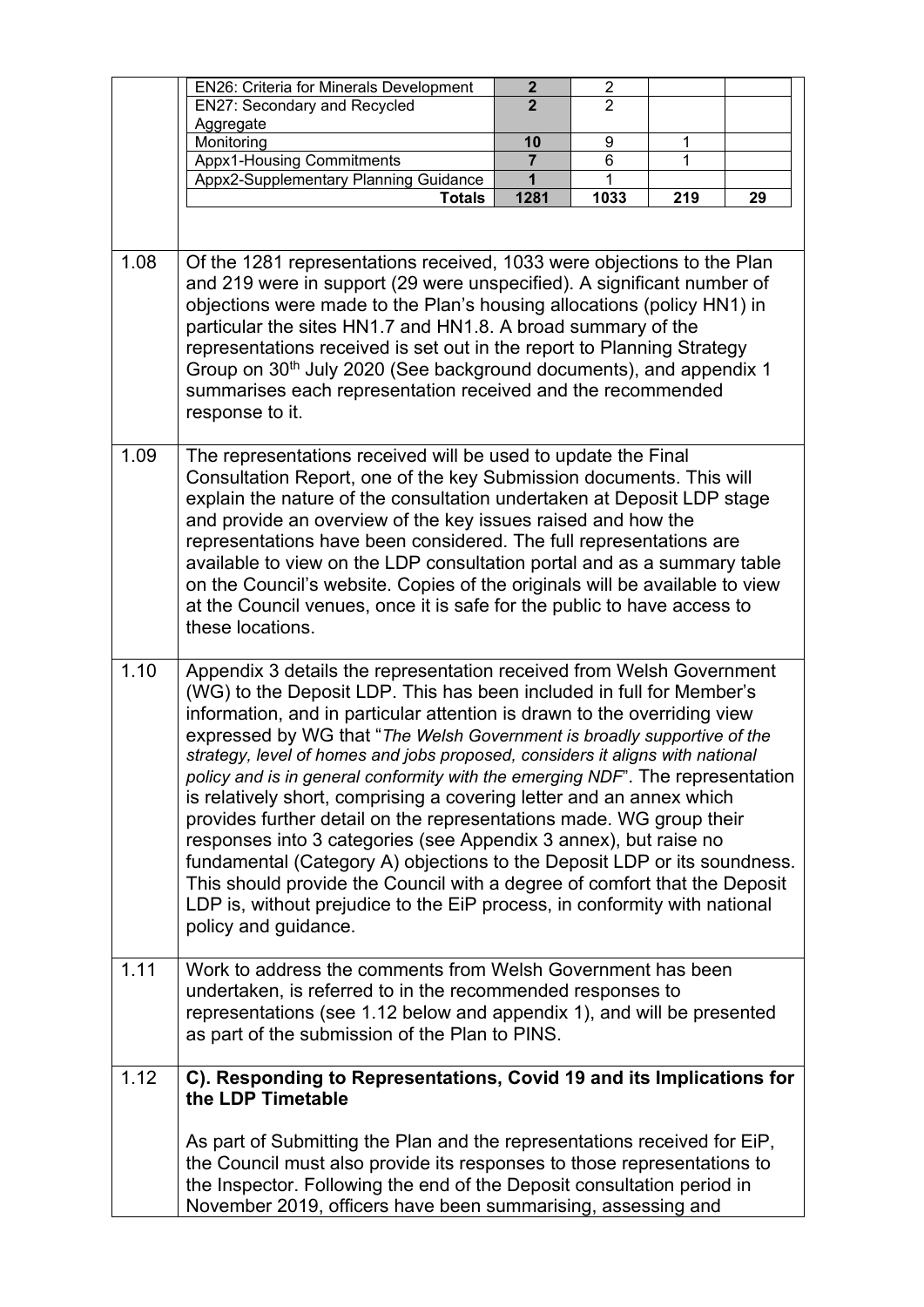|      |                              | documented in appendix 1.                                                                                                                                                                                                                                                                                                                                                                                                                                                       | preparing recommended responses to the representations all of which is                                                                                                                                                               |
|------|------------------------------|---------------------------------------------------------------------------------------------------------------------------------------------------------------------------------------------------------------------------------------------------------------------------------------------------------------------------------------------------------------------------------------------------------------------------------------------------------------------------------|--------------------------------------------------------------------------------------------------------------------------------------------------------------------------------------------------------------------------------------|
| 1.13 |                              | to Submit the Plan for EiP are governed by the Delivery Agreement<br>whose content and timetable is agreed by the Welsh Ministers. Prior to<br>the Covid 19 Pandemic, the Council was on track to achieve the agreed<br>milestone dates within the LDP Delivery Agreement agreed by the<br>Minister in May 2019, which involved the Council's consideration of<br>in July 2020, and an EiP of the LDP in the Autumn of 2020.                                                    | The consideration of those representations by the Council and agreement<br>representations and responses in spring/early summer 2020, Submission                                                                                     |
| 1.14 |                              | Because of the lockdown restrictions and change to working practices<br>imposed due to Covid 19, it was not possible to keep to those milestone<br>convene an EiP this autumn.                                                                                                                                                                                                                                                                                                  | dates as the Council was unable to physically meet as a body to consider<br>the Plan, it was not possible to make representations available at deposit<br>venues as these were all closed, and it was impractical for PINS to safely |
| 1.15 |                              | LDP Delivery Agreement timetable that moved these dates on four<br>months was first discussed with the Planning Strategy Group, and then<br>formally considered and agreed by the Cabinet on 16 <sup>th</sup> June 2020. A<br>formal request to revise the LDP delivery agreement was then made to<br>Agreement (revision 4) is available on the Council's website<br>https://www.flintshire.gov.uk/en/PDFFiles/Planning/Flintshire-LDP-<br>Delivery-Agreement-4th-Revision.pdf | As a result of discussions with WG and PINS, a proposed revision to the<br>WG and this was agreed by letter on 27th July 2020. The revised Delivery                                                                                  |
| 1.16 |                              | The main outcome of the change to the timetable is that Submission will<br>the EiP will be scheduled to start by PINS in early 2021.                                                                                                                                                                                                                                                                                                                                            | follow Cabinet and Council consideration of the Plan (October 2020) and                                                                                                                                                              |
| 1.17 |                              | D). Scrutiny of the LDP Representations and responses                                                                                                                                                                                                                                                                                                                                                                                                                           |                                                                                                                                                                                                                                      |
|      |                              | of whose remit is to provide scrutiny of the LDP and to make<br>recommendations to Cabinet on the progress of the Plan. A significant<br>number of meetings have taken place since the commencement of the<br>consultation to consider the representations made and recommended<br>responses, as shown in table 3 below.                                                                                                                                                        | The <b>Planning Strategy Group</b> (PSG) is a sub group of the Cabinet, part<br>LDP in 2014, including a number of meetings since the end of the Deposit                                                                             |
|      | representations              |                                                                                                                                                                                                                                                                                                                                                                                                                                                                                 | Table 3: Planning Strategy Group Meetings that considered responses to                                                                                                                                                               |
|      | <b>Meeting</b>               | <b>Report/Topic</b>                                                                                                                                                                                                                                                                                                                                                                                                                                                             | <b>Matters considered/outcome</b>                                                                                                                                                                                                    |
|      | 15 <sup>th</sup> May<br>2020 | Report 1: Recommend<br>responses to representations<br>relating to all non-site-specific<br>policies                                                                                                                                                                                                                                                                                                                                                                            | Briefing only and<br>debate/feedback/questions for<br>clarification                                                                                                                                                                  |
|      | 29th May<br>2020             | Report 2: Recommended<br>responses to representations                                                                                                                                                                                                                                                                                                                                                                                                                           | Briefing only and<br>debate/feedback/questions for<br>clarification                                                                                                                                                                  |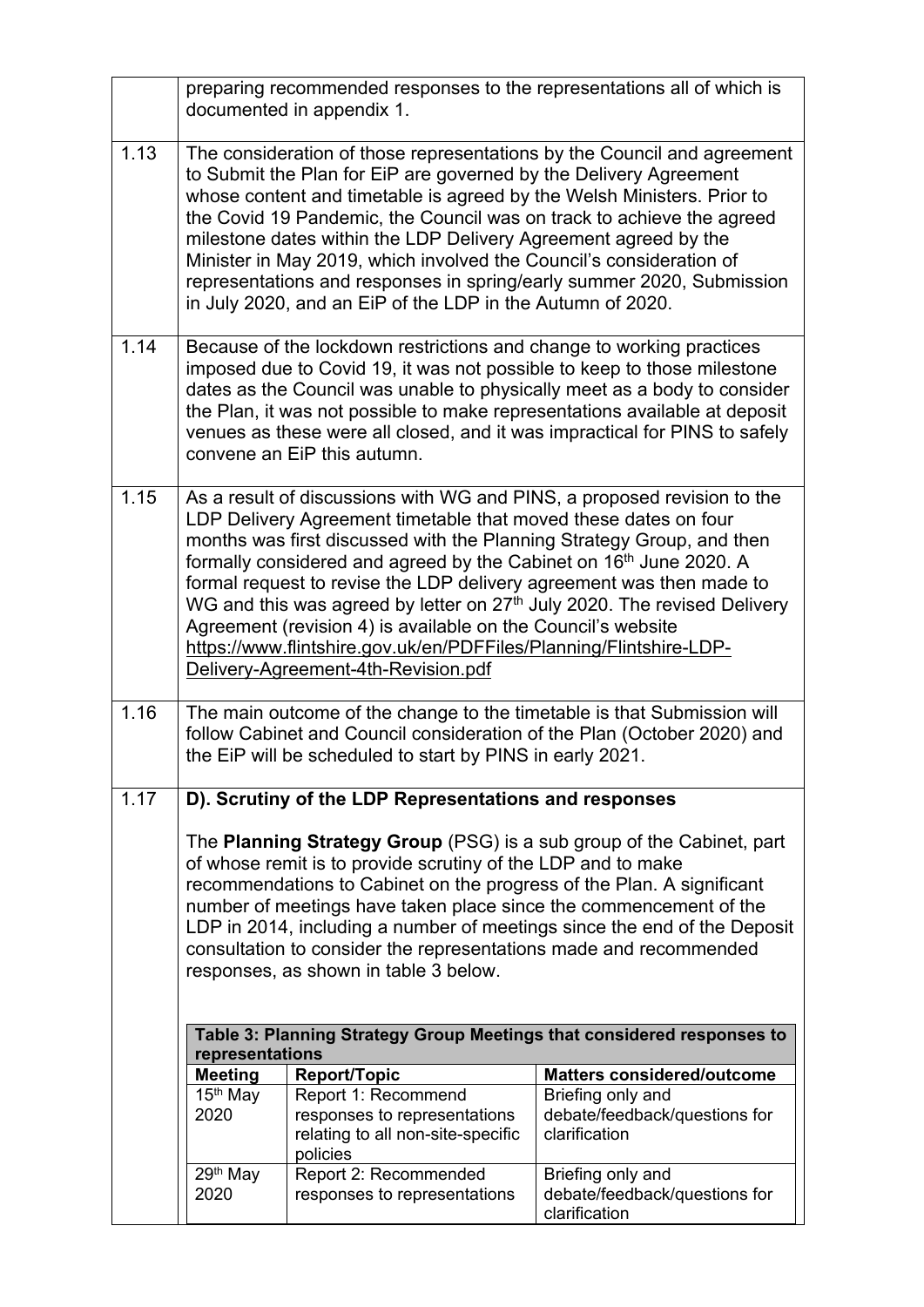|      |                                  | relating to housing allocations<br>including strategic sites                                                                                                                                                                                                                                                                                                                                                                                                      |                                                                                                                                                                                                                                                                                                                                                                                                                                                                                                                                                                                                                                                                                                                                                                                                                                                                                                                 |
|------|----------------------------------|-------------------------------------------------------------------------------------------------------------------------------------------------------------------------------------------------------------------------------------------------------------------------------------------------------------------------------------------------------------------------------------------------------------------------------------------------------------------|-----------------------------------------------------------------------------------------------------------------------------------------------------------------------------------------------------------------------------------------------------------------------------------------------------------------------------------------------------------------------------------------------------------------------------------------------------------------------------------------------------------------------------------------------------------------------------------------------------------------------------------------------------------------------------------------------------------------------------------------------------------------------------------------------------------------------------------------------------------------------------------------------------------------|
|      | 25 <sup>th</sup> June<br>2020    | Report 3: Recommended<br>responses to representations<br>relating to new/resubmitted<br>sites                                                                                                                                                                                                                                                                                                                                                                     | Briefing only and<br>debate/feedback/questions for<br>clarification                                                                                                                                                                                                                                                                                                                                                                                                                                                                                                                                                                                                                                                                                                                                                                                                                                             |
|      | 16 <sup>th</sup> July<br>2020    | Report 4: Recommended<br>responses to representations<br>relating to specific policy<br>areas                                                                                                                                                                                                                                                                                                                                                                     | Briefing only and<br>debate/feedback/questions for<br>clarification                                                                                                                                                                                                                                                                                                                                                                                                                                                                                                                                                                                                                                                                                                                                                                                                                                             |
|      | 30 <sup>th</sup> July<br>2020 am | Report 5: Recommended<br>responses to representations<br>resulting from final LDP<br>system check                                                                                                                                                                                                                                                                                                                                                                 | Members endorsed the<br>recommended responses in the<br>report considered at this<br>meeting                                                                                                                                                                                                                                                                                                                                                                                                                                                                                                                                                                                                                                                                                                                                                                                                                    |
|      | 30 <sup>th</sup> July<br>2020 pm | Recommended approach<br>$\bullet$<br>to provision of Mineral by<br>regional collaboration<br>Endorsement of all<br>$\bullet$<br>Recommended responses<br>considered in the above<br>meetings/reports                                                                                                                                                                                                                                                              | Members agreed to take a<br>$\bullet$<br>collaborative approach to<br>meeting the need for<br>crushed rock and sand and<br>gravel through the Flintshire<br>LDP in conjunction with<br><b>Denbighshire County</b><br><b>Council and Wrexham</b><br><b>County Borough Council</b><br>Members endorsed the draft<br>$\bullet$<br><b>North East Wales Minerals</b><br><b>Statement of Sub-Regional</b><br>Collaboration<br>Members endorsed all of<br>$\bullet$<br>the collective recommended<br>responses to<br>representations made to the<br><b>Deposit Flintshire LDP</b><br>Members recommended<br>$\bullet$<br>that these responses are<br>considered for approval by<br>the Cabinet in order to allow<br>the Full Council to consider<br>and approve them, as part<br>of agreeing to Submit the<br><b>Plan to Welsh Government</b><br>and the Planning<br>Inspectorate for<br><b>Examination in Public.</b> |
|      |                                  |                                                                                                                                                                                                                                                                                                                                                                                                                                                                   |                                                                                                                                                                                                                                                                                                                                                                                                                                                                                                                                                                                                                                                                                                                                                                                                                                                                                                                 |
| 1.18 |                                  | At their last meeting on 30 <sup>th</sup> July 2020, the PSG endorsed all of the<br>recommend responses made to representations received to the Deposit<br>the Planning Inspectorate for Examination in Public. In doing so some<br>the Council who will have issues with parts of the Plan for policy-specific<br>or ward-specific reasons. It is important that all Members have this<br>understanding that the Plan needs to move forward as a whole, and that | LDP and recommended that these be considered by the Cabinet and Full<br>Council as part of agreeing to Submit the Plan to Welsh Government and<br>Members understood that responses to the plan had to be considered as<br>a whole in order to move forward, but that there will be some Members of                                                                                                                                                                                                                                                                                                                                                                                                                                                                                                                                                                                                             |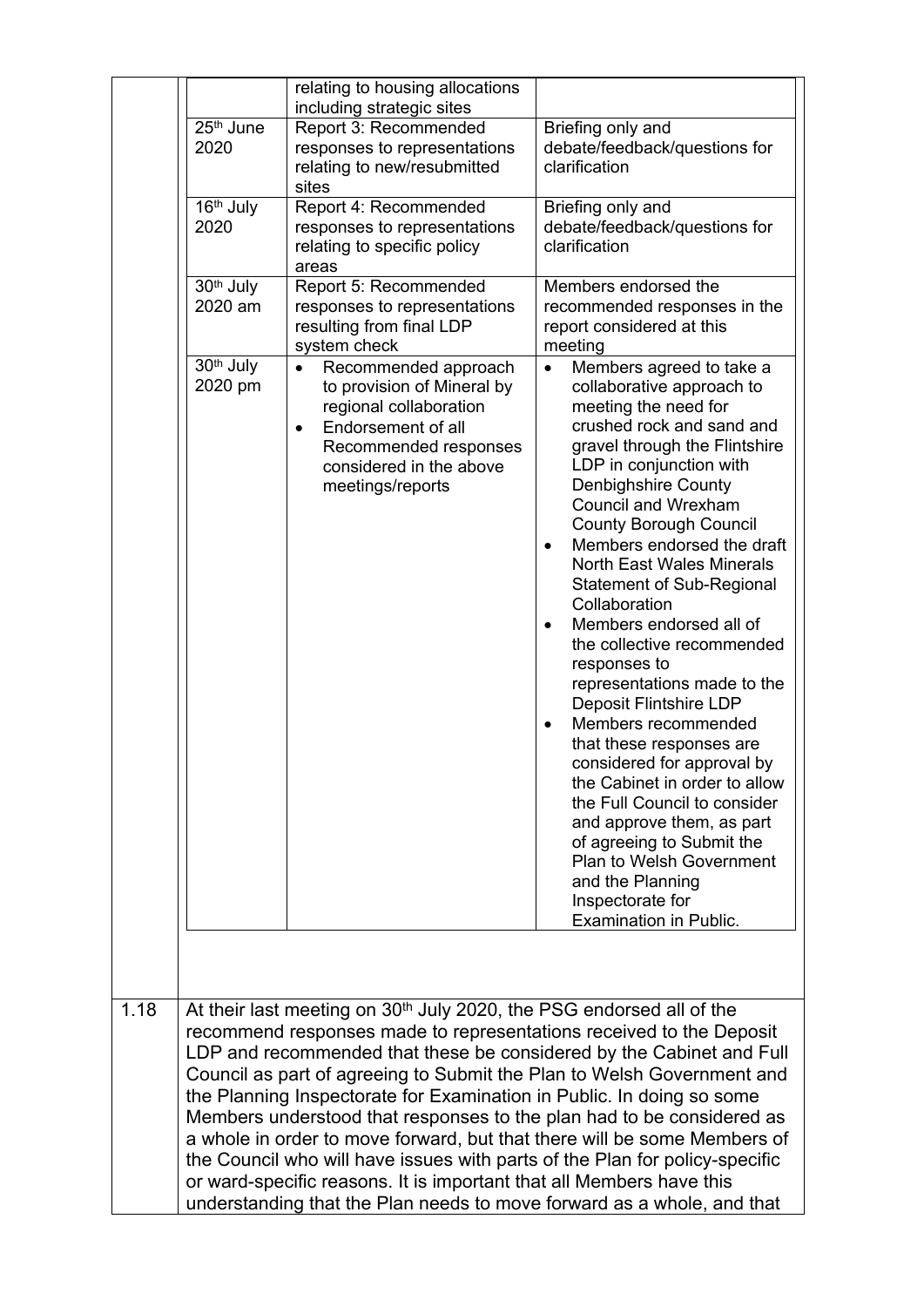|      | the Examination in Public is the place where the final independent<br>scrutiny of the soundness of the plan will be carried out.                                                                                                                                                                                                                                                                                                                                                                                                                                                                                                                                                                                                                                                                                   |
|------|--------------------------------------------------------------------------------------------------------------------------------------------------------------------------------------------------------------------------------------------------------------------------------------------------------------------------------------------------------------------------------------------------------------------------------------------------------------------------------------------------------------------------------------------------------------------------------------------------------------------------------------------------------------------------------------------------------------------------------------------------------------------------------------------------------------------|
| 1.19 | The responses prepared and provided to Members as set out above have<br>followed a logical sequence in line with structure of the Plan and the<br>consideration of the soundness of it. The focus on non-site-specific<br>'policies' in Report 1 enabled PSG to consider whether the<br>representations raised issues of soundness in respect of the Plan's<br>Strategy, its spatial strategy and the level of employment and housing<br>provision for growth. The responses to these representations then set the<br>scene for Report 2, which looked at whether the Plan's allocations are<br>considered to be 'sound', before moving on to the Report 3 which<br>considered representations for the inclusion in the plan of additional or<br>alternative sites being promoted by landowners and/or developers. |
| 1.20 | Remaining representations on specific policy areas that included Gypsies<br>and Travellers, minerals and waste, settlement boundaries and green<br>barriers, employment sites and renewable energy were presented in<br>Report 4. The responses dealt with in Report 5 were in effect a final<br>'sweeping up' exercise to ensure that all representations received and<br>recorded in the LDP consultation database had been considered and<br>responded to.                                                                                                                                                                                                                                                                                                                                                      |
| 1.21 | There is therefore a clear logic to the order with which representations<br>and responses have been presented for PSG consideration. The starting<br>point is that the Plan which the Council placed on Deposit is considered to<br>be a 'sound' Plan i.e. the Plan that the Council wishes to form the basis<br>for subsequent examination and adoption.                                                                                                                                                                                                                                                                                                                                                                                                                                                          |
| 1.22 | It follows that if, having consider the proposed responses to<br>representations, Members agree that the Plan Strategy and policy<br>framework remains sound, particularly in terms of the level of growth and<br>its spatial distribution, and equally if Members agree that the Plan's<br>allocations remain sustainable, viable and deliverable, and therefore<br>sound, then there is no need for the Plan to include additional sites in the<br>Plan.                                                                                                                                                                                                                                                                                                                                                         |
| 1.23 | This is the central thread of the recommended responses as officers<br>consider that no issues have been raised that carry sufficient weight or<br>evidence to challenge the soundness of the Council's plan. This will<br>therefore be the position adopted by the Council at Examination to defend<br>the Plan, subject to Cabinet and full Council approval.                                                                                                                                                                                                                                                                                                                                                                                                                                                    |
| 1.24 | As set out earlier each representation and its response is set out in the<br>summary table in appendix 1. The report from the meeting of the PSG<br>held on the afternoon of 30 July 2020 is also included as appendix 4 to<br>this report, as this provides Members with an overview of the matters<br>raised by representations in relation to each of the Reports 1-5<br>considered by PSG as above. As per paragraph 1.18 above, the PSG<br>endorsed these responses and recommended that these be considered<br>by the Cabinet and Full Council as part of agreeing to Submit the Plan to<br>Welsh Government and the Planning Inspectorate for Examination in<br>Public                                                                                                                                      |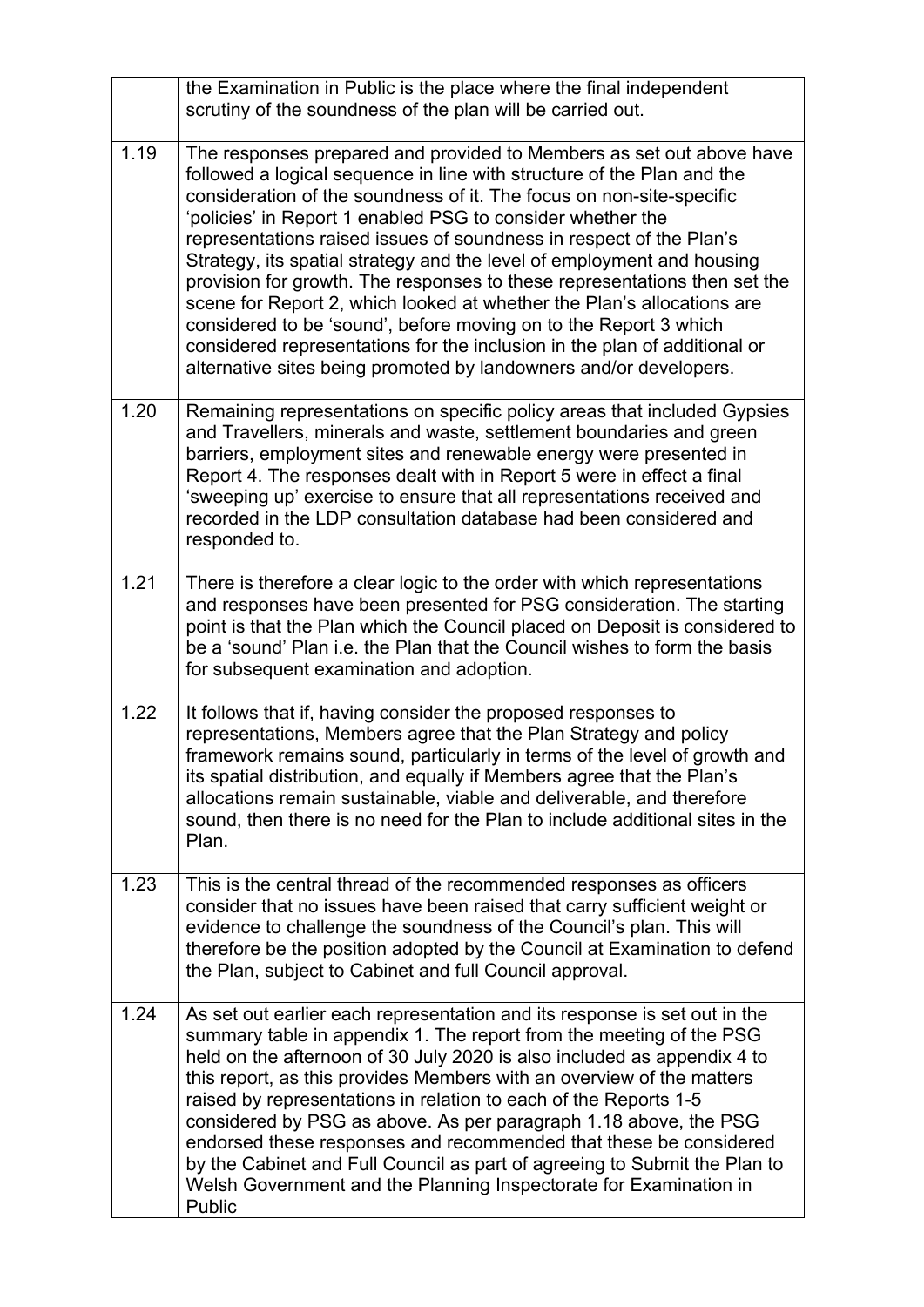| 1.25 | E. The Need For and Scope to Change the Plan                                                                                                                                                                                                                                                                                                                                                                                                                                                                                                                                                                                                                                                                                                                                                                                                         |
|------|------------------------------------------------------------------------------------------------------------------------------------------------------------------------------------------------------------------------------------------------------------------------------------------------------------------------------------------------------------------------------------------------------------------------------------------------------------------------------------------------------------------------------------------------------------------------------------------------------------------------------------------------------------------------------------------------------------------------------------------------------------------------------------------------------------------------------------------------------|
|      | With the publication of the Deposit LDP in September 2019, the Council<br>essentially published its 'sound' development plan i.e. the plan it<br>considers is capable of being examined, found sound and subsequently<br>adopted. The main purpose of the public consultation that took place<br>between September 30 and November 11 2019 was to allow the public<br>and other interested parties the opportunity to scrutinise the soundness of<br>the plan, and if there were felt to be questions or doubts about any aspect<br>of the Plan's soundness, then these should have been explained and<br>evidenced in representations. Clearly, the Scrutiny of the Plan does not<br>end there as the Council's is required to Submit the Plan for Examination<br>in Public, along with the representations received and the Council's<br>response. |
| 1.26 | The Town and County Planning (Local Development Plan) (Wales)<br>Regulations (2005) as amended (2015) set out the legislative framework<br>for preparing a LDP. Supplementary guidance is provided in the LDP<br>Manual (Edition 3, March 2020)) and by PINS. The regulations do not set<br>out any stages between dealing with the Deposit LDP representations<br>and submitting the LDP to WG and PINS for EiP, but the Manual indicates<br>that changes to the LDP should only be made in exceptional<br>circumstances where it is necessary to ensure that the LDP is 'sound'<br>(see later Section G below for further information about soundness).                                                                                                                                                                                            |
| 1.27 | Such changes are known as 'Focussed Changes' (FC) and, in<br>accordance with the Manual, 'should be avoided wherever possible' as<br>the ' Authority should only place a plan on deposit if it considers<br>it is sound. It will need to justify this assertion at the examination<br>and because of this must consider carefully the extent to which<br>recommending changes after deposit throw into doubt the overall<br>soundness of the deposit plan and erode its position at<br>examination'.                                                                                                                                                                                                                                                                                                                                                 |
| 1.28 | The Manual further states that 'exceptionally it may prove necessary to<br>consider proposing changes to ensure the plan is sound, for example,<br>where there has been a sudden, major change in local circumstances,<br>new national planning policy has been introduced or deposit plan<br>representations identify an unforeseen soundness issue'. If such changes<br>are proposed they should be 'one set of an extremely limited number of<br>focussed changes that reflect key pieces of evidence but do not go to the<br>heart of the plan, affecting only limited parts of it' and should be consulted<br>on 'at the earliest opportunity to avoid delaying the examination process'.                                                                                                                                                       |
| 1.29 | Having considered all representations made to the Deposit LDP, including<br>those made in volume to some of the housing allocations, and given there<br>has been no change in national policy or legislation that affects the LDP<br>process, it is the recommended advice of officers that nothing has been<br>raised as above that would necessitate or warrant making any FCs to the<br>Deposit LDP, as on the basis of the assessment of all representations<br>and via the recommended responses, the objections to housing<br>allocations do not warrant the removal of sites from the LDP as the issues                                                                                                                                                                                                                                       |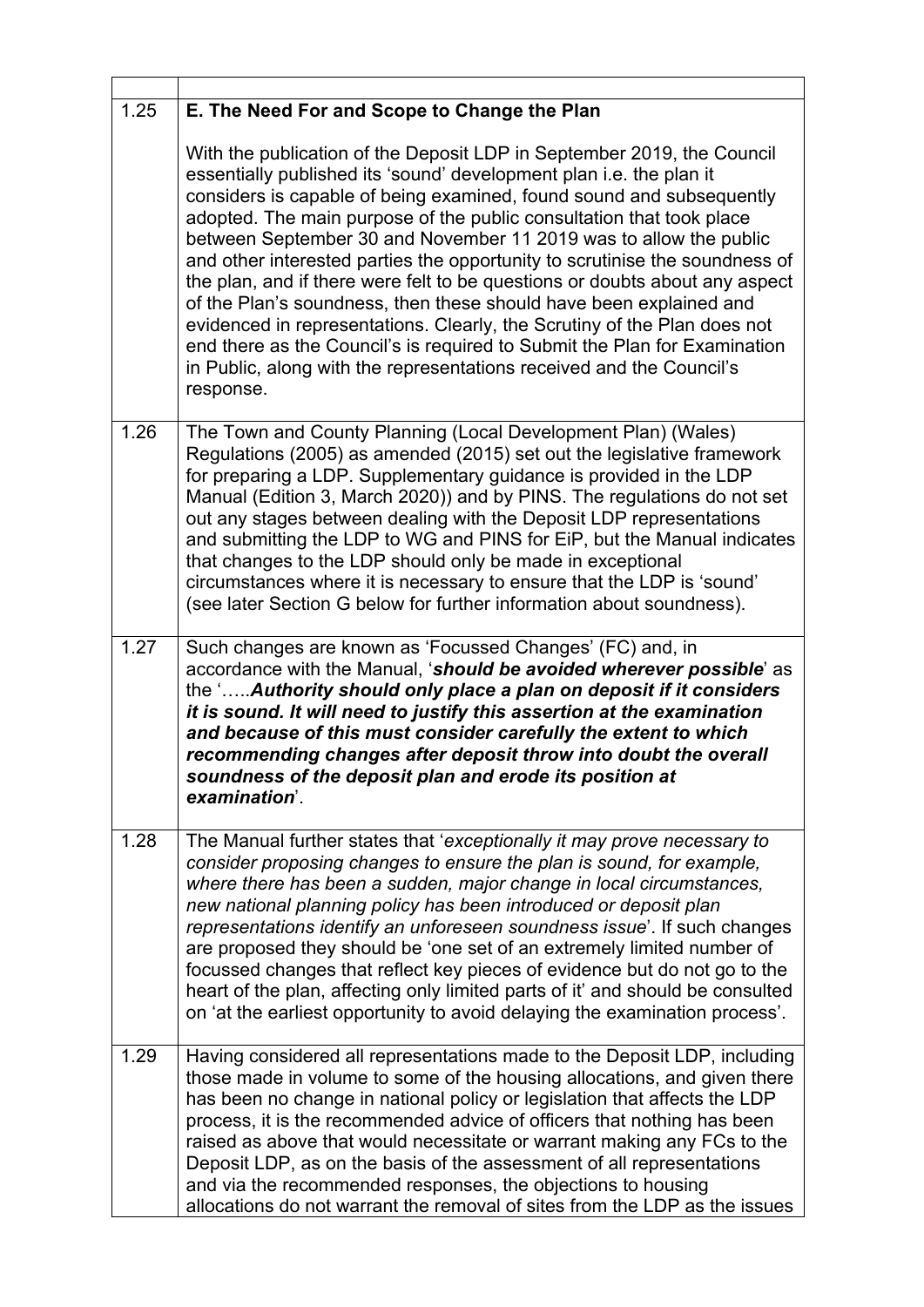|      | raised are matters that can be dealt with at the detailed Planning<br>Application stage. The Plan therefore remains sound and should be<br>submitted in its published form for EiP, and is capable of being adopted.                                                                                                                                                                                                                                                                                                                                                                                                                                                                                                                                                                                                                                                                                                                                                               |
|------|------------------------------------------------------------------------------------------------------------------------------------------------------------------------------------------------------------------------------------------------------------------------------------------------------------------------------------------------------------------------------------------------------------------------------------------------------------------------------------------------------------------------------------------------------------------------------------------------------------------------------------------------------------------------------------------------------------------------------------------------------------------------------------------------------------------------------------------------------------------------------------------------------------------------------------------------------------------------------------|
| 1.30 | Clearly the Covid -19 Global Pandemic has occurred since the Deposit<br>plan was consulted on, and whilst this has had short term effects on<br>growth, development, and the economy, there is as yet no definitive<br>assessment of the medium to longer terms effects on the economy of<br>Flintshire that would warrant a review of the Strategy of the LDP,<br>remembering also there is still almost 10 years of the plan period<br>remaining. It is simply too early to tell and there is no reliable evidence<br>from economic projections or forecasts on which to base such a<br>reassessment. What is clear anecdotally is that housing development and<br>sales remain at high levels with some developers reporting a buoyant<br>market in terms of sales of new properties, and a similar trend appears<br>evident in the existing housing market, reflected in stable or rising house<br>prices and transactions.                                                    |
| 1.31 | What is also clear is that in agreeing in July to a revised Delivery<br>Agreement timetable to maintain progress to EiP, the Welsh Government<br>have not raised any concerns or need to 'pause and reflect' in relation to<br>the strategy of the Plan and any perceived Covid-19 impact. Given where<br>the Council is in the process, the overriding priority must be to have an<br>adopted development plan in place in Flintshire to guide and protect<br>communities from further speculative development. The LDP strategy is fit<br>for purpose and it is relevant that Welsh Government in agreeing to an<br>amended delivery agreement so quickly stated that the Council has<br>"taken a pragmatic view to trying to keep the plan moving forward" –<br>they could easily have required the Council, as other authorities who are<br>pre-deposit have been told, to review their evidence base in light of Covid<br>'effect', but they haven't said this to Flintshire. |
| 1.32 | In terms of factual evidence, 2018 based population projections have<br>recently been published nationally during lockdown and these show an<br>uplift in projected population growth for Wales overall which filters down to<br>most local authorities. Whilst household projections have not yet been<br>produced, the Council's advising statistician at Conwy Council has run<br>some household projection scenarios based on the national uplift, and<br>whilst Flintshire's household growth projection will be higher than present<br>for the Plan period, it will still be below the LDP housing requirement, but<br>closer to it.                                                                                                                                                                                                                                                                                                                                         |
| 1.33 | Finally economic recovery post Covid could go two ways - accelerated<br>recovery led by housing development and market confidence which may<br>use up the sites the Plan has at a quicker rate. In this scenario the<br>Council would be required to review the plan and in terms of LDP<br>Regulations, it is necessary to review 4 years after adoption in any event.<br>The other scenario is slow recovery of the economy and developer<br>confidence to build, in which case the sites are sustainable but may take<br>longer to come forward and as such supply would be maintained and<br>would not necessarily trigger a plan review. On this basis the strategy is<br>sufficiently balanced and flexible to happily sit between these two                                                                                                                                                                                                                                 |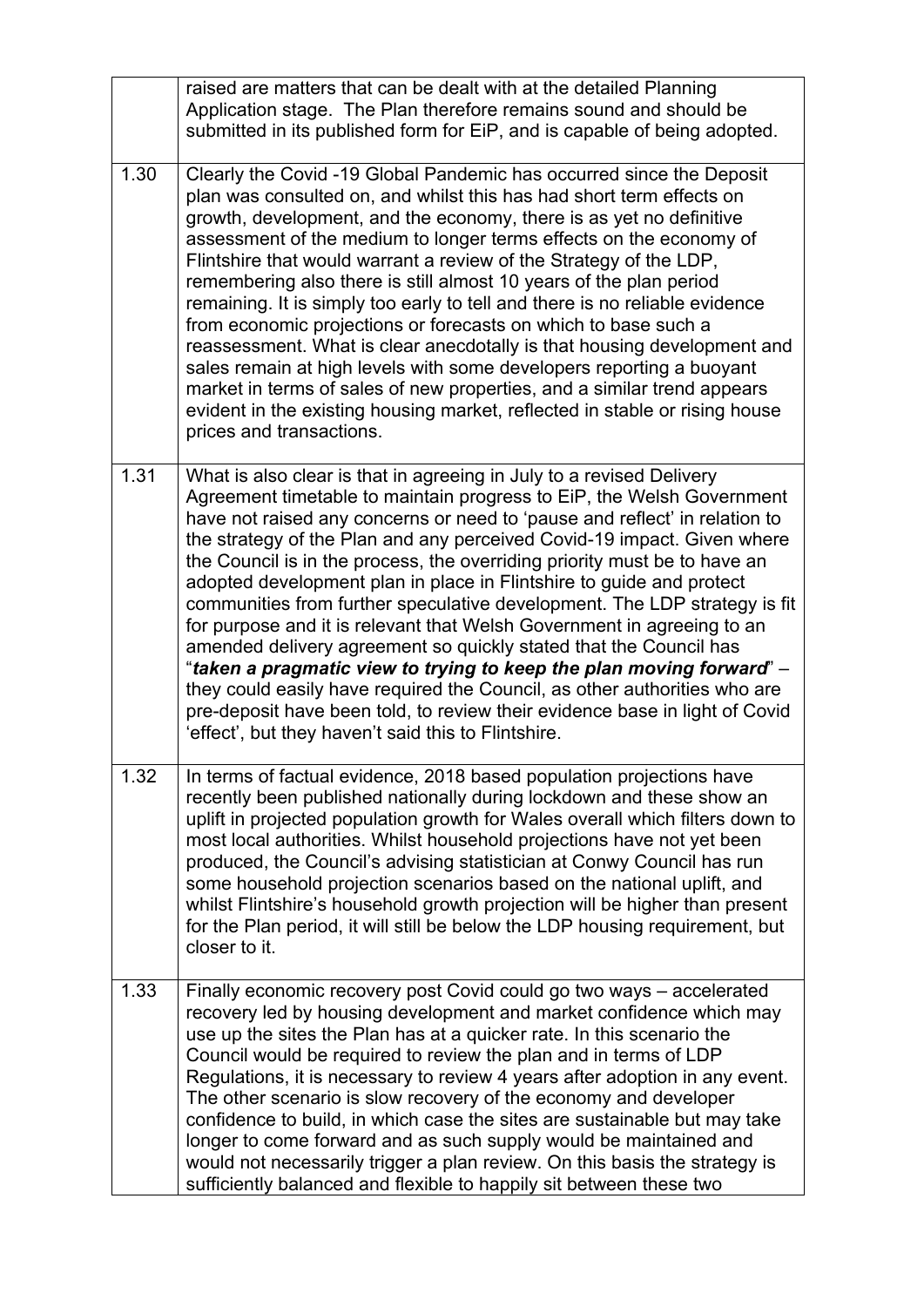|      | scenarios and is therefore fit for purpose.                                                                                                                                                                                                                                                                                                                                                                                                  |
|------|----------------------------------------------------------------------------------------------------------------------------------------------------------------------------------------------------------------------------------------------------------------------------------------------------------------------------------------------------------------------------------------------------------------------------------------------|
| 1.34 | Some changes to the LDP are proposed for minor editing reasons only<br>and/or to clarify the wording of an existing policy or reasoned justification,<br>but that does not change the purpose of that policy or the Plan overall,<br>from the published Deposit LDP. These changes are identified in<br>responses made to representations and will be listed as an attached<br>schedule to accompany the LDP when submitted for examination. |
| 1.35 | <b>F. Submission Requirements</b>                                                                                                                                                                                                                                                                                                                                                                                                            |
|      | Section 6.25 of the LDP manual sets out the documentation that the<br>Council (as Local Planning Authority) must submit to WG and PINS and<br>their format (paper and electronic copies). These are:                                                                                                                                                                                                                                         |
|      | The Deposit LDP;<br>$\bullet$<br>Schedule of FCs (where applicable), including Minor Editing Changes;<br>$\bullet$<br>The Sustainability Appraisal (SA) Report;<br>$\bullet$<br>The Candidate Sites register;<br>$\bullet$                                                                                                                                                                                                                   |
|      | All other supporting evidence-base material and technical documents<br>$\bullet$<br>(such as the Habitat Regulations Assessment, Housing Needs<br>Assessment and the suite of background papers);                                                                                                                                                                                                                                            |
|      | The Delivery Agreement (DA), incorporating the Community<br>$\bullet$<br>Involvement Scheme (CIS);                                                                                                                                                                                                                                                                                                                                           |
|      | The final Consultation Report;<br>$\bullet$                                                                                                                                                                                                                                                                                                                                                                                                  |
|      | A copy of all representations made on the Deposit Plan (PINS only);<br>٠<br>Any Statements of Common Ground (SoCG).                                                                                                                                                                                                                                                                                                                          |
| 1.36 | <b>G. Soundness</b>                                                                                                                                                                                                                                                                                                                                                                                                                          |
|      | At the Examination in Public (EiP) the Council will have to demonstrate<br>that the LDP is 'sound'. This will be tested by the independent Inspector<br>through a series of hearings over several weeks/months (see Section I<br>below and Appendix 5 Typical Schedule). The three soundness tests<br>identified in national guidance are shown in table 4 below together with<br>the sub-questions that supplement each test.               |
|      | <b>Table 4 Tests of Soundness</b>                                                                                                                                                                                                                                                                                                                                                                                                            |
|      | <b>Preparation Requirements:</b>                                                                                                                                                                                                                                                                                                                                                                                                             |
|      | Has preparation of the plan complied with legal and regulatory procedural<br>requirements? (LDP Regulations, CIS, SEA Regulations, SA, HRA etc.?)<br>• Is the plan in general conformity with the NDF and/or SDP? (when<br>published or adopted respectively)                                                                                                                                                                                |
|      | Test 1: Does the plan fit? (Is it clear that the LDP is consistent with other<br>plans?)                                                                                                                                                                                                                                                                                                                                                     |
|      | Questions:<br>Does it have regard to national policy (PPW) and the WSP (NDF when<br>published)?                                                                                                                                                                                                                                                                                                                                              |
|      | Does it have regard to the Well-being Goals?                                                                                                                                                                                                                                                                                                                                                                                                 |
|      | Does it have regard the Welsh National Marine Plan?<br>Does it have regard to the relevant Area Statement?                                                                                                                                                                                                                                                                                                                                   |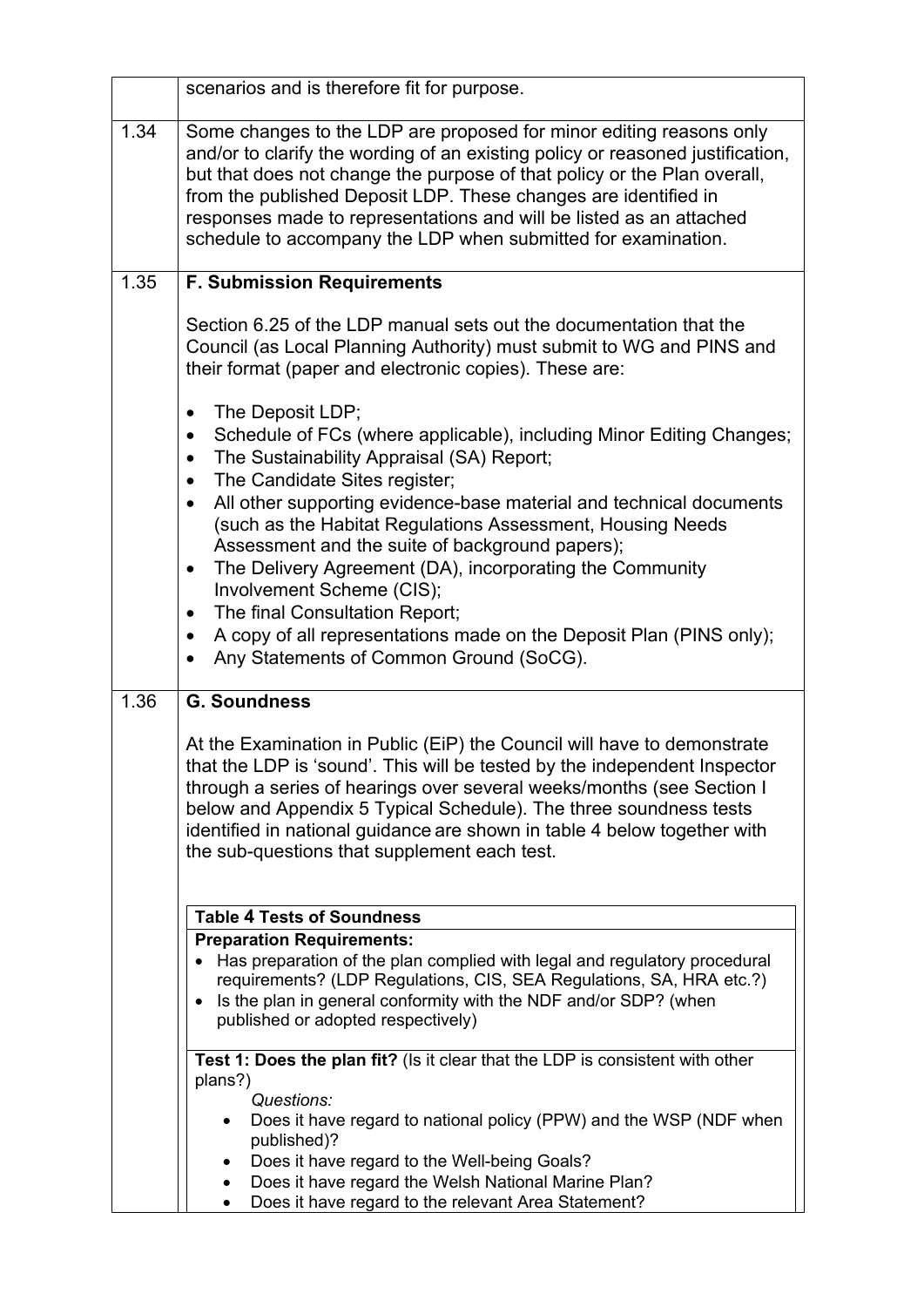|      | Is the plan in general conformity with the NDF (when published)?<br>$\bullet$<br>Is the plan in general conformity with relevant SDP (when adopted)?<br>Is it consistent with regional plans, strategies and utility provider<br>$\bullet$<br>programmes?<br>Is it compatible with the plans of neighbouring LPAs?<br>$\bullet$<br>Does it regard the Well-being Plan or the National Park Management<br>Plan?<br>Has the LPA demonstrated it has exhausted all opportunities for joint<br>$\bullet$<br>working and collaboration on both plan preparation and the evidence<br>base? |
|------|--------------------------------------------------------------------------------------------------------------------------------------------------------------------------------------------------------------------------------------------------------------------------------------------------------------------------------------------------------------------------------------------------------------------------------------------------------------------------------------------------------------------------------------------------------------------------------------|
|      | Test 2: Is the plan appropriate? (Is the plan appropriate for the area in the                                                                                                                                                                                                                                                                                                                                                                                                                                                                                                        |
|      | light of the evidence?)                                                                                                                                                                                                                                                                                                                                                                                                                                                                                                                                                              |
|      |                                                                                                                                                                                                                                                                                                                                                                                                                                                                                                                                                                                      |
|      | Questions:<br>Is it locally specific?                                                                                                                                                                                                                                                                                                                                                                                                                                                                                                                                                |
|      | $\bullet$<br>Does it address the key issues?<br>$\bullet$                                                                                                                                                                                                                                                                                                                                                                                                                                                                                                                            |
|      | Is it supported by robust, proportionate and credible evidence?<br>$\bullet$                                                                                                                                                                                                                                                                                                                                                                                                                                                                                                         |
|      | Can the rationale behind the plan's policies be demonstrated?<br>$\bullet$                                                                                                                                                                                                                                                                                                                                                                                                                                                                                                           |
|      | Does it seek to meet assessed needs and contribute to the                                                                                                                                                                                                                                                                                                                                                                                                                                                                                                                            |
|      | achievement of sustainable development?                                                                                                                                                                                                                                                                                                                                                                                                                                                                                                                                              |
|      | Are the vision and the strategy positive and sufficiently aspirational?<br>٠<br>Have the 'real' alternatives been properly considered?<br>$\bullet$                                                                                                                                                                                                                                                                                                                                                                                                                                  |
|      | Is it logical, reasonable and balanced?<br>$\bullet$                                                                                                                                                                                                                                                                                                                                                                                                                                                                                                                                 |
|      | Is it coherent and consistent?                                                                                                                                                                                                                                                                                                                                                                                                                                                                                                                                                       |
|      | Is it clear and focused?<br>$\bullet$                                                                                                                                                                                                                                                                                                                                                                                                                                                                                                                                                |
|      |                                                                                                                                                                                                                                                                                                                                                                                                                                                                                                                                                                                      |
|      | Test 3: Will the plan deliver? (Is it likely to be effective?)                                                                                                                                                                                                                                                                                                                                                                                                                                                                                                                       |
|      | Questions:                                                                                                                                                                                                                                                                                                                                                                                                                                                                                                                                                                           |
|      | Will it be effective?<br>$\bullet$                                                                                                                                                                                                                                                                                                                                                                                                                                                                                                                                                   |
|      | Can it be implemented?<br>$\bullet$<br>Is there support from the relevant infrastructure providers both<br>$\bullet$                                                                                                                                                                                                                                                                                                                                                                                                                                                                 |
|      | financially and in terms of meeting relevant timescales?                                                                                                                                                                                                                                                                                                                                                                                                                                                                                                                             |
|      | Will development be viable?                                                                                                                                                                                                                                                                                                                                                                                                                                                                                                                                                          |
|      | Can the sites allocated be delivered?                                                                                                                                                                                                                                                                                                                                                                                                                                                                                                                                                |
|      | Is the plan sufficiently flexible? Are there appropriate contingency                                                                                                                                                                                                                                                                                                                                                                                                                                                                                                                 |
|      | provisions?                                                                                                                                                                                                                                                                                                                                                                                                                                                                                                                                                                          |
|      | Is it monitored effectively?                                                                                                                                                                                                                                                                                                                                                                                                                                                                                                                                                         |
|      |                                                                                                                                                                                                                                                                                                                                                                                                                                                                                                                                                                                      |
| 1.37 | Before the LDP was placed on Deposit, the Council undertook a                                                                                                                                                                                                                                                                                                                                                                                                                                                                                                                        |
|      | soundness self-assessment in accordance with WG LDP guidance (a                                                                                                                                                                                                                                                                                                                                                                                                                                                                                                                      |
|      | copy of which can be found on the LDP consultation portal). This                                                                                                                                                                                                                                                                                                                                                                                                                                                                                                                     |
|      | document sets out why, in the view of the Council, the LDP was sound to                                                                                                                                                                                                                                                                                                                                                                                                                                                                                                              |
|      | be placed on Deposit.                                                                                                                                                                                                                                                                                                                                                                                                                                                                                                                                                                |
| 1.38 | Paragraph 6.27 of the LDP manual states that 'The Welsh Government'                                                                                                                                                                                                                                                                                                                                                                                                                                                                                                                  |
|      | will monitor consistency with national policy throughout the LDP                                                                                                                                                                                                                                                                                                                                                                                                                                                                                                                     |
|      | preparation process, and is likely to discourage submission if there is a                                                                                                                                                                                                                                                                                                                                                                                                                                                                                                            |
|      | fundamental conflict. If a plan is considered to be fundamentally unsound                                                                                                                                                                                                                                                                                                                                                                                                                                                                                                            |
|      | this will be drawn to the attention of the LPA so that any necessary action                                                                                                                                                                                                                                                                                                                                                                                                                                                                                                          |
|      | (i.e. withdrawal) is taken before submission. If the Welsh Government<br>makes an objection based on soundness in the normal way, it will be                                                                                                                                                                                                                                                                                                                                                                                                                                         |
|      |                                                                                                                                                                                                                                                                                                                                                                                                                                                                                                                                                                                      |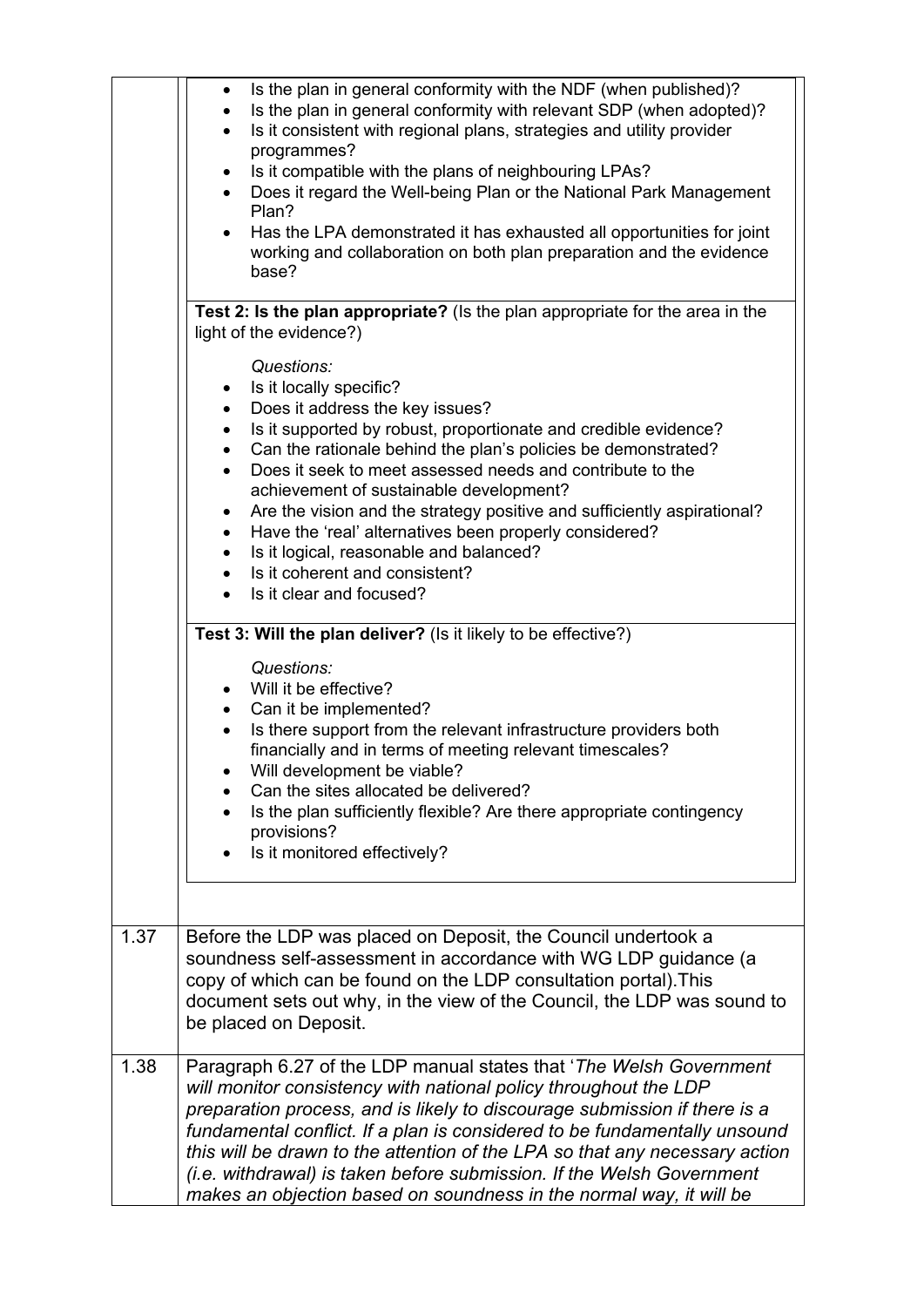|      | considered at the examination. But fundamentally unsound plans should<br>not be submitted for examination'.                                                                                                                                                                                                                                                                                                                                                                                                                                                                                                                                                                                                                                                                                                                                                               |
|------|---------------------------------------------------------------------------------------------------------------------------------------------------------------------------------------------------------------------------------------------------------------------------------------------------------------------------------------------------------------------------------------------------------------------------------------------------------------------------------------------------------------------------------------------------------------------------------------------------------------------------------------------------------------------------------------------------------------------------------------------------------------------------------------------------------------------------------------------------------------------------|
| 1.39 | For the reasons summarised in Appendix 1 it is considered that the LDP<br>remains sound. At the same time, as can be seen in paragraph 1.10<br>above and in Appendix 3, WG have not raised any fundamental<br>objections to the Deposit LDP on grounds of soundness. This should<br>provide the Council with the comfort that the Deposit LDP provides a<br>sound basis for moving forward to Submission in accordance with the DA.<br>Notwithstanding the fact that numerous representations have been<br>received questioning the soundness of the LDP, these relate in the main<br>to individual site allocations, or to proposals which are seeking the<br>inclusion of new sites which can and will be debated at the EiP.                                                                                                                                           |
| 1.40 | Paragraph 1.6 of the Planning Inspectorate, LDP Procedure Guidance<br>(August 2015), states that 'The role of the appointed Inspector is to carry<br>out an independent assessment of the overall soundness of the plan and<br>that it satisfies the statutory requirements for its preparation. The<br>Inspector's role is not to improve the LDP but to make recommendations<br>to ensure it is sound. This means dealing with the main issues which go<br>to the heart of the LDP and not getting involved with the details of the plan<br>unless this is necessary to conclude on the Plan's soundness'. This<br>makes clear that if there are site-specific details which raise soundness<br>issues it will be down to the Inspector to hear these as part of the EiP and<br>decide if and what binding changes should be made to the LDP to make<br>the Plan sound. |
| 1.41 | H. Delegated Authority at Examination in Public                                                                                                                                                                                                                                                                                                                                                                                                                                                                                                                                                                                                                                                                                                                                                                                                                           |
|      | There is a need to clarify with PINS what, if any, delegated authority those<br>officers who represent the Council at Examination will be required to<br>have, to agree any changes that the Inspector may propose. That said at<br>this stage, given the conclusion is that the Plan remains sound following<br>the consultation on the Deposit Plan, the role of officers at Examination is<br>to defend that position. A further report will be brought to Members on the<br>examination process and any need for such delegation.                                                                                                                                                                                                                                                                                                                                     |
| 1.42 | I. Next Steps                                                                                                                                                                                                                                                                                                                                                                                                                                                                                                                                                                                                                                                                                                                                                                                                                                                             |
|      | Subject to agreement at the Council on the 29 <sup>th</sup> September 2020 for the<br>Plan to be Submitted to WG and PINS, the relevant Submission<br>documentation (Section F, above) will be sent to both organisations to<br>commence the formal process of EiP.                                                                                                                                                                                                                                                                                                                                                                                                                                                                                                                                                                                                       |
| 1.43 | The purpose of the EiP will be to assess whether the LDP preparation<br>requirements have been followed and whether the submitted LDP meets<br>the tests of soundness (as set out in Section G above).                                                                                                                                                                                                                                                                                                                                                                                                                                                                                                                                                                                                                                                                    |
| 1.44 | Once PINS have received the LDP they will send a Service Level<br>Agreement (SLA) to the Council setting out the actions and commitments<br>to which both parties will adhere during the EiP, including the costs which<br>will be charged monthly to the Council. PINS will also require details of<br>the appointed Programme Officer (PO) who will liaise directly between the                                                                                                                                                                                                                                                                                                                                                                                                                                                                                         |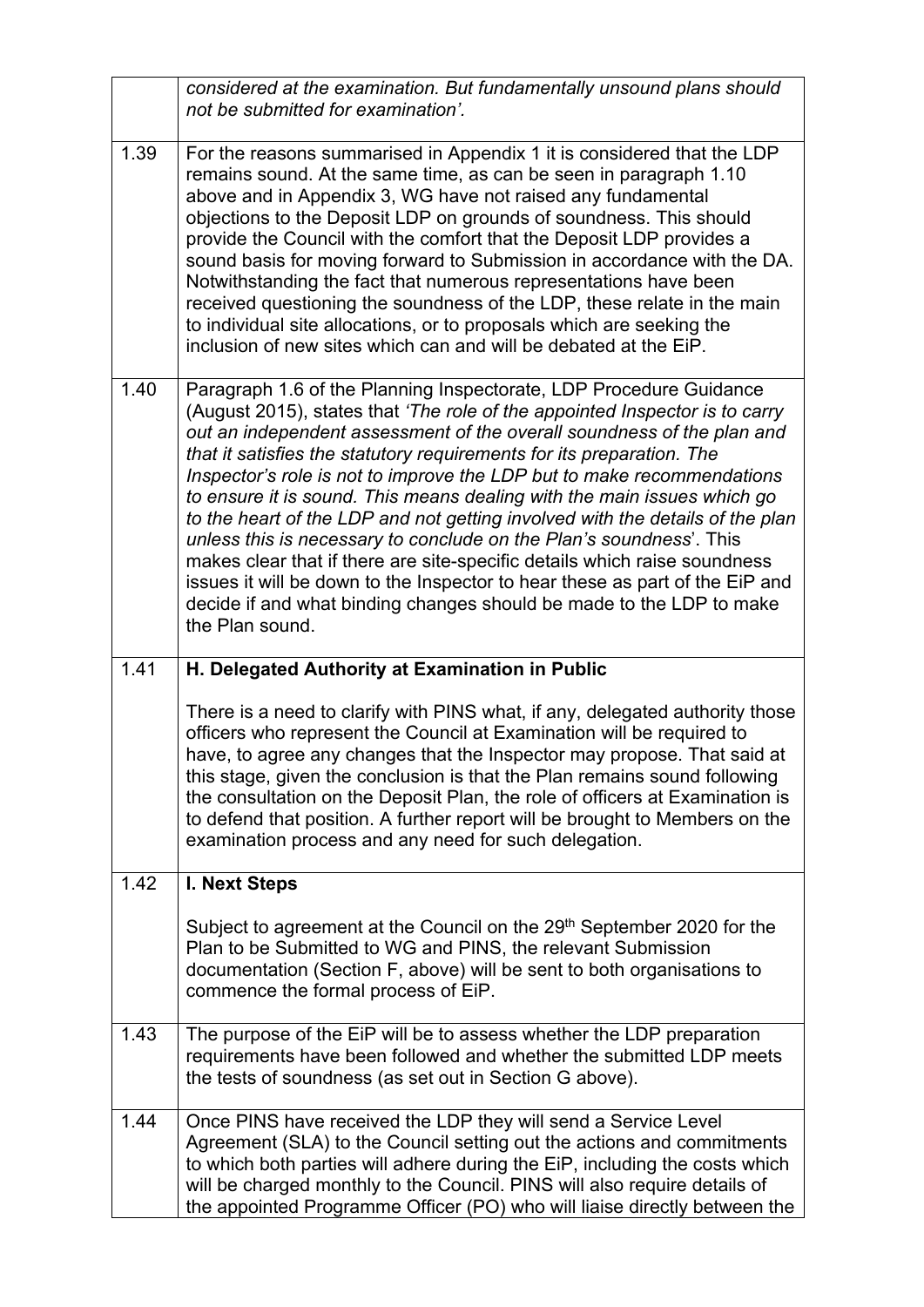|      | Council (as LPA), PINS and the representors to ensure the proper<br>running of the EiP and to keep the examination library and examination<br>website up to date as the EiP progresses. A Programme Officer has<br>already been appointed to fulfil this role.                                                                                                                                                                                                                                                                                                                                                                                                                                                                                                                                                                                                                      |
|------|-------------------------------------------------------------------------------------------------------------------------------------------------------------------------------------------------------------------------------------------------------------------------------------------------------------------------------------------------------------------------------------------------------------------------------------------------------------------------------------------------------------------------------------------------------------------------------------------------------------------------------------------------------------------------------------------------------------------------------------------------------------------------------------------------------------------------------------------------------------------------------------|
| 1.45 | PINS are committed to delivering the Inspector's Report to the Council<br>within 12 months of the LDP being Submitted. Depending on the<br>complexity of the LDP, a lead inspector may be supported by other<br>inspectors, specialist advisors or planning officers, and, clearly, the length<br>of the EiP will depend on the complexity and scope of issues considered.<br>PINS's Local Development Plan Examination Procedure Guidance<br>(August 2015) sets out a typical schedule from Submission to the issuing<br>of the Final Inspector's report. This is replicated in Appendix 5.                                                                                                                                                                                                                                                                                        |
| 1.46 | When the EiP has been concluded and the Inspector has considered the<br>evidence and finalised his/her report, the report will be dispatched to the<br>Council for fact checking. The Council will have 2 weeks to do this before<br>the Final Report is issued.                                                                                                                                                                                                                                                                                                                                                                                                                                                                                                                                                                                                                    |
| 1.47 | Once the Council has received the Inspector's Final Report, the onus will<br>be on it to publish it and to seek approval from the Council formally to<br>adopt the LDP in line with the binding nature of the Inspector's Report.<br>The Cabinet and the Council would need to consider a resolution to Adopt<br>the Plan and could not choose to adopt only it in part - the choice would<br>be Adopt it whole, in line with the Inspector's Report (including any<br>changes he/she deems appropriate) or not at all. If the LDP is not<br>adopted there will be no plan in place for the County and it would face<br>further long term speculative development or 'planning by appeal' without<br>a coordinated approach to site or infrastructure delivery. Equally the<br>Welsh Ministers could use theirs powers to intervene and/or direct the<br>Council to adopt the Plan. |
| 1.48 | Based on the typical schedule identified in Appendix 5, it is estimated that<br>the Plan would be adopted later in 2021. The Adopted LDP would then be<br>used to inform investment decisions by public and private individuals and<br>organisations and for determining individual Planning Applications and<br>Appeals.                                                                                                                                                                                                                                                                                                                                                                                                                                                                                                                                                           |
| 1.49 | After the LDP is Adopted, the Council must submit an Annual Monitoring<br>Report (AMR) on progress against the adopted monitoring indicators and<br>the Adopted LDP will be subject to a statutory review 4 years after<br>Adoption. It must also prepare a separate Plan for Community<br>Infrastructure Levy (CIL) to finance required infrastructure through<br>developer contributions, if it is felt that it is viable to do so. If required, this<br>will need to be the subject of a separate Examination in Public in due<br>course.                                                                                                                                                                                                                                                                                                                                        |

| 2.00 | <b>RESOURCE IMPLICATIONS</b>                                                                                                                                     |
|------|------------------------------------------------------------------------------------------------------------------------------------------------------------------|
| 2.01 | <b>Budget:</b> The Council has committed funding via in-year budget provision<br>$\alpha$ as well as a specific balances to undertake the preparation of the LDP |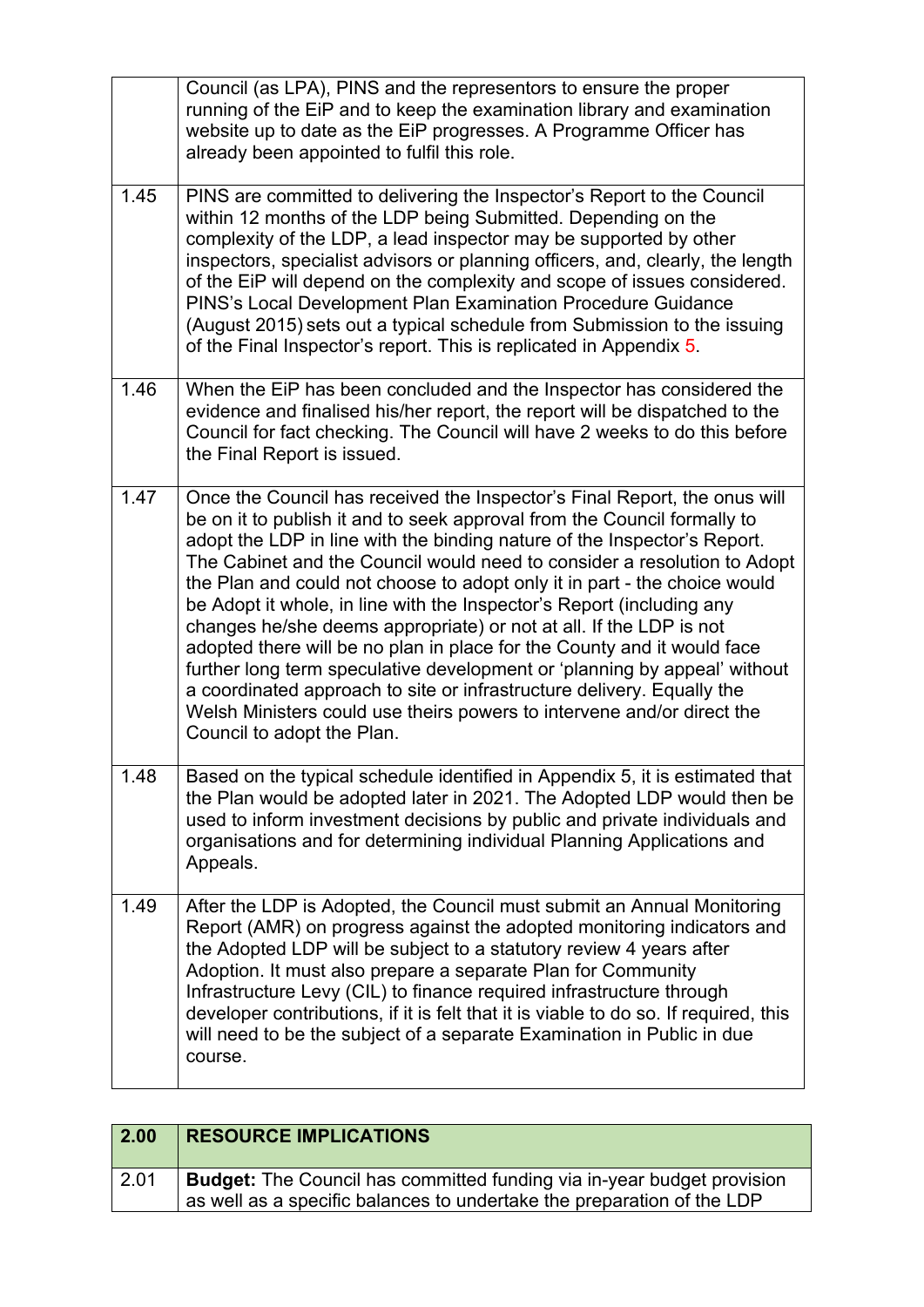including provision for the EiP stage in the process. This provision is considered adequate to cover the remaining stages of the plan process to adoption, but this is subject to the length of the EiP which is not known at this stage and the resulting costs of the Inspector(s) and Programme Officer. The Council has estimated that the PO costs will not amount to more than £35k-£40k while the cost of the inspector currently stands at £508 per day (excluding travel and subsistence). PINS can now also charge for Planning Officer and administrative support as part of the EiP process, the details of which are set out in the The Local Inquiries and Qualifying Procedures (Standard Daily Amount) (Wales) Regulations 2017. An allowance in the budget/balances of £250k to cover all EiP costs has been made which should be sufficient.

**Human Resources:** Submission of the LDP is based on the existing staffing levels within the planning policy team (1FTE team Leader, 1.6 FTE Senior Planners, 2 FTE Planners, 1 FTE Technician) supported by the Service Manager Strategy, and also utilising wider portfolio administrative and technical support as required One of the FTE Planner posts is currently vacant but a business case will be made to fill this post to support Submission and the EiP to follow.

**Technology:** It is unclear at this stage whether investment in technology will be required to facilitate the ability of interested parties to 'attend' Examination sessions virtually rather than in person, if Covid-19 restrictions dictate once the start date of the Examination is known, and the process of identifying suitable Council venues is carried out.

| 3.00 | <b>IMPACT ASSESSMENT AND RISK MANAGEMENT</b>                                                                                                                                                                                                                                                                                                                                                                                                                                                                                                            |
|------|---------------------------------------------------------------------------------------------------------------------------------------------------------------------------------------------------------------------------------------------------------------------------------------------------------------------------------------------------------------------------------------------------------------------------------------------------------------------------------------------------------------------------------------------------------|
| 3.01 | The LDP has already been the subject of a comprehensive Integrated<br>Impact Assessment as a requirement of Planning Wales and the<br>Development Plans Manual (Edn 3). This is part of the documentation that<br>the Council was required to provide alongside the deposit LDP when it<br>went out for public consultation in September 2019 and relates to the<br>sustainability of the Plan and how this links to the Welsh Government Well<br>Being Goals. The Plan's IIA can be accessed from the Council's website<br>(see background documents). |
| 3.02 | A Health Impact Assessment of the LDP has now been published by<br>Public Health Wales (see background documents).                                                                                                                                                                                                                                                                                                                                                                                                                                      |
| 3.03 | The key risk mitigation is to ensure that delays in the progress of the Plan<br>are minimised. The need to have an adopted plan in place is a primary<br>requirement of the Welsh Government and for the Council, and an adopted<br>LDP ensures that decisions on planning applications are fully in the control<br>of the Council as Local Planning Authority and made with referenced to the<br>policies of the adopted Plan.                                                                                                                         |
| 3.04 | The Council has a legal duty to prepare a Local Development Plan and<br>keep it up to date. The current development plan for the County (the<br>Flintshire Unitary Development Plan, 2000 – 2015) expired in 2015 and the                                                                                                                                                                                                                                                                                                                               |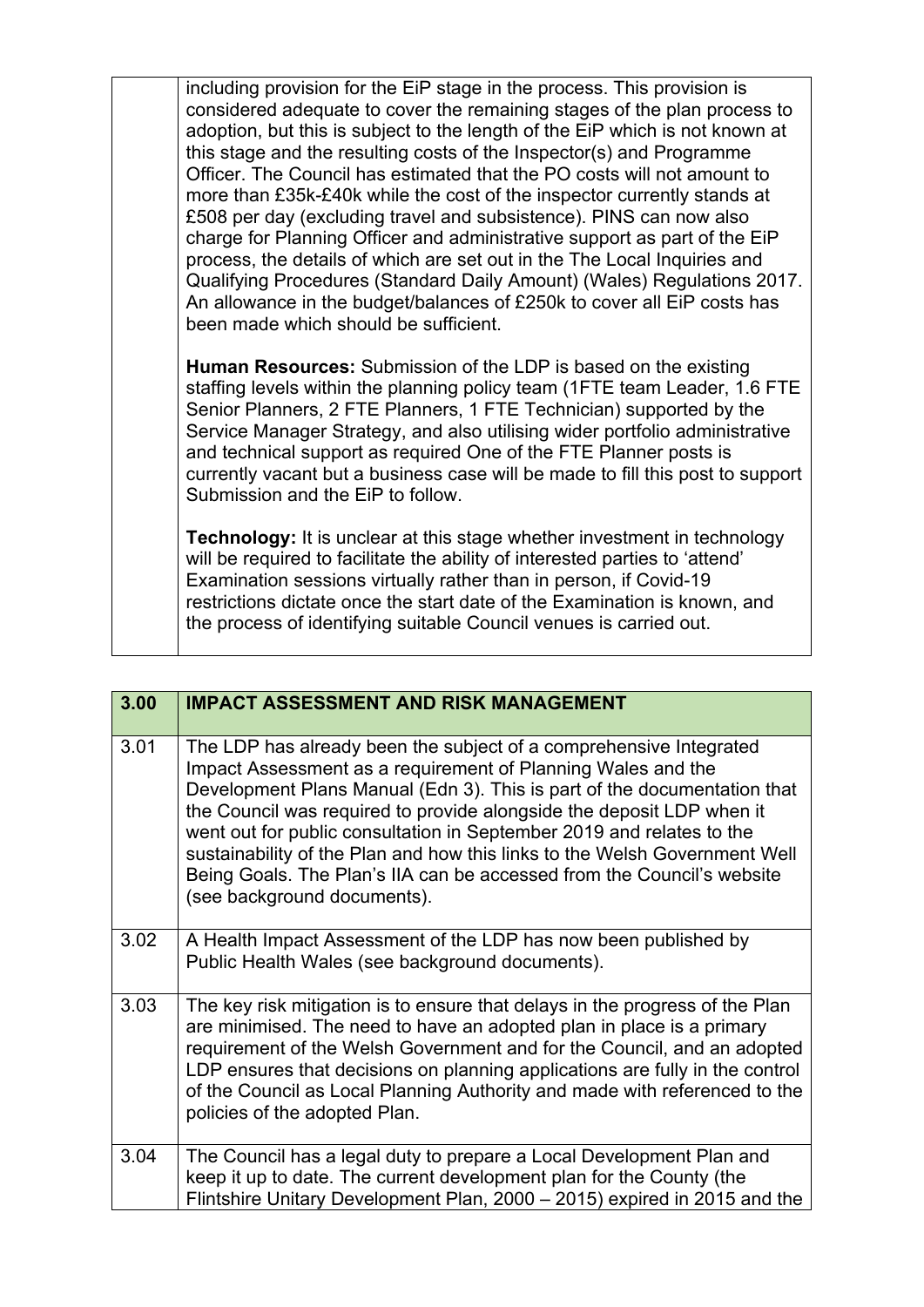|      | longer the Council remains without an adopted LDP the greater the risk of<br>it being unable to coordinate and deliver funding, infrastructure and<br>investment within the County. Failure to submit and adopt a sound LDP in<br>line with the agreed Delivery Agreement (DA) puts the Authority at risk of<br>the following:<br>a) That the Plan-making function of the Authority is removed with Welsh<br>Government stepping in to ensure that a LDP is put in place at a<br>financial and democratic cost to the Authority;<br>b) If the LDP is not submitted to WG and PINS in line with the DA, WG<br>could direct that the Council submit it, again taking away the democratic<br>process from the Council;<br>c) Costs being awarded against the Council at appeals against individual<br>Planning Applications increasing as the UDP becomes even more<br>obsolete;<br>d) Un-coordinated delivery (or non-delivery) of essential infrastructure and<br>services;<br>e) In the absence of an Adopted LDP, speculative developments being<br>delivered through 'planning by appeal' rather than in accordance with a |
|------|------------------------------------------------------------------------------------------------------------------------------------------------------------------------------------------------------------------------------------------------------------------------------------------------------------------------------------------------------------------------------------------------------------------------------------------------------------------------------------------------------------------------------------------------------------------------------------------------------------------------------------------------------------------------------------------------------------------------------------------------------------------------------------------------------------------------------------------------------------------------------------------------------------------------------------------------------------------------------------------------------------------------------------------------------------------------------------------------------------------------------|
|      | strategy.                                                                                                                                                                                                                                                                                                                                                                                                                                                                                                                                                                                                                                                                                                                                                                                                                                                                                                                                                                                                                                                                                                                    |
| 3.05 | There is also a risk that if the Council does not Submit the Plan in<br>accordance with the DA, that WG could use its powers to direct<br>Submission. If this takes place, WG could impose a wide range of actions<br>on the Council, including appointing consultants to pick up the work and to<br>take it through Examination in Public at cost to the Council. They could<br>also instruct that the Council to provide officers for the EiP, but without<br>political support for the LDP it would place those officers in a very difficult<br>position. This could lead to delays in the adoption of the LDP with<br>implications for the Plan base date and the supporting evidence, and<br>increasing vulnerability of all of Flintshire's communities to speculative<br>development.                                                                                                                                                                                                                                                                                                                                 |
| 3.06 | Submission of the LDP in line with the DA will reduce the risks identified<br>above. Once the Plan is submitted, adoption will be dependent on the<br>appointed independent Inspector issuing a Final Report, with or without<br>changes, confirming that it is sound. Whilst there are, of course, risks to<br>the LDP as part of the EiP process, this will be dependent on the hearing<br>sessions and the matters that arise. For example, the inspector could, if<br>warranted, suspend the EiP to allow further work to be undertaken on an<br>issue in question.                                                                                                                                                                                                                                                                                                                                                                                                                                                                                                                                                      |
| 3.07 | Officers are not aware at this stage of any proposed fundamental changes<br>to Welsh Government policy that would have implications for the LDP and<br>progressing to Submission, Examination and adoption. That said, and<br>given the continuing uncertainty of the times we are in relating to Covid-19,<br>the risk of such a change for example with the issuing of a new version of<br>Planning Policy Wales, would have a significant effect on the ability of the<br>Council to progress the plan to adoption, thereby mitigating the risks<br>highlighted above.                                                                                                                                                                                                                                                                                                                                                                                                                                                                                                                                                    |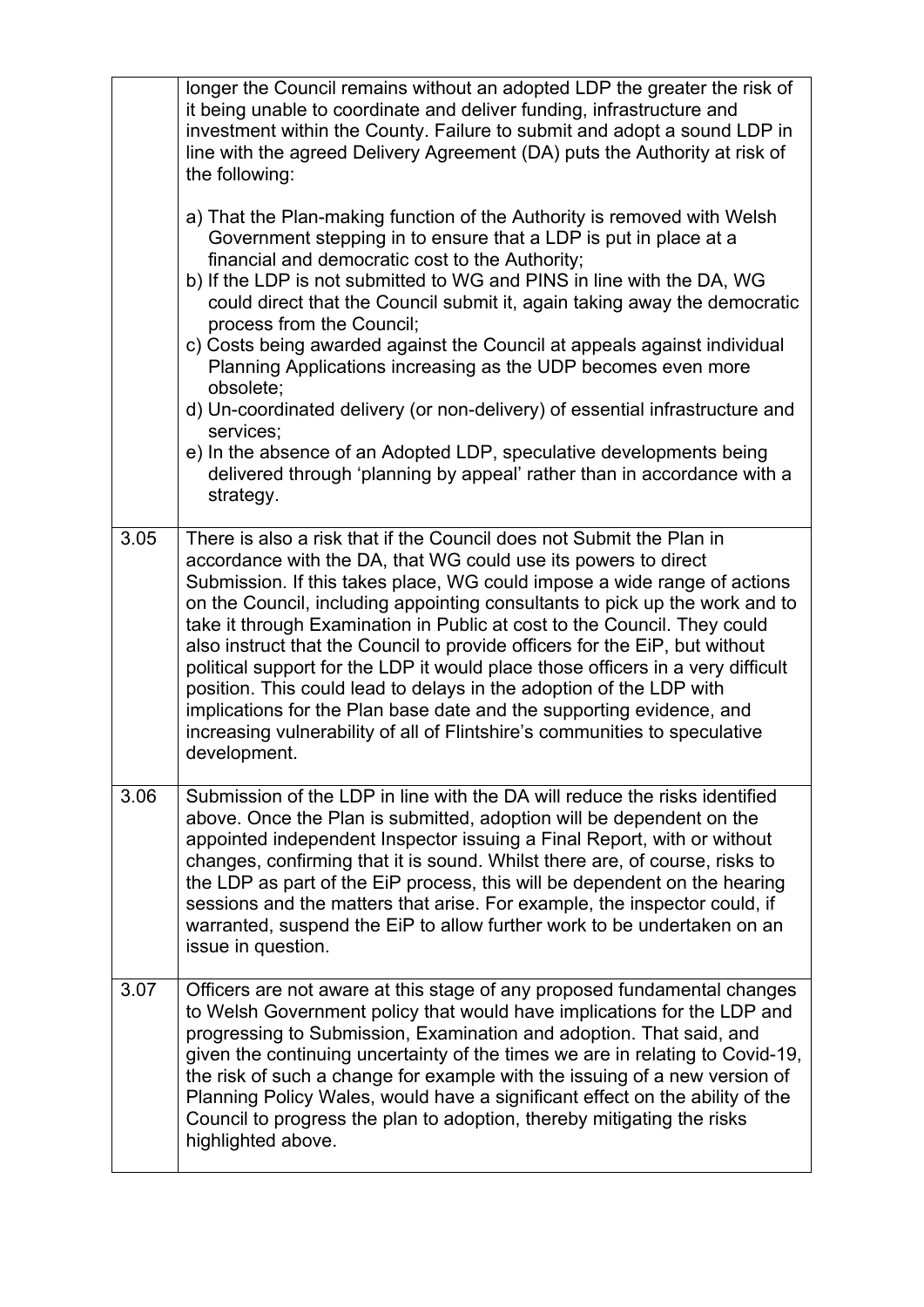| 4.00 | <b>CONSULTATIONS REQUIRED/CARRIED OUT</b>                                                                                                                                                                                                                   |
|------|-------------------------------------------------------------------------------------------------------------------------------------------------------------------------------------------------------------------------------------------------------------|
| 4.01 | Section B, above, details the public consultation on the Deposit LDP. A<br>summary of the representations received is contained in Appendix 1 and<br>the original representations are available to be viewed on the LDP<br>consultation portal and website. |

| 5.00 | <b>APPENDICES</b>                                                                                                                                                                                                                                                                                                                                                                                |
|------|--------------------------------------------------------------------------------------------------------------------------------------------------------------------------------------------------------------------------------------------------------------------------------------------------------------------------------------------------------------------------------------------------|
| 5.01 | Appendix 1 - Summary of Deposit LDP Representations and Responses<br>Appendix 2 - List of Deposit documents that were made available for<br>consultation<br>Appendix 3 - Welsh Government response to the Deposit LDP<br>Appendix 4 – Report to Planning Strategy Group 30th July 2020<br>Appendix 5 - Typical Schedule of LDP process from Submission to issuing<br>of Inspector's Final Report |

| 6.00 | <b>LIST OF ACCESSIBLE BACKGROUND DOCUMENTS</b>                                                                                                                                                         |
|------|--------------------------------------------------------------------------------------------------------------------------------------------------------------------------------------------------------|
| 6.01 | Flintshire Local Development Plan (2015-2030) Revised<br><b>Delivery</b><br>Agreement https://www.flintshire.gov.uk/en/PDFFiles/Planning/Flintshire-<br>LDP-Delivery-Agreement-4th-Revision.pdf        |
|      | Flintshire Local Development Plan (2015-2030) Preferred Strategy<br>(November 2017) https://consult.flintshire.gov.uk/portal/planning/ldp/ps/ps                                                        |
|      | Flintshire Local Development Plan (2015-2030) Deposit Plan and<br><b>Supporting Documents</b><br>https://consult.flintshire.gov.uk/portal/planning/ldp/ldp/ldp                                         |
|      | The Town and Country Planning (Local Development Plan) (Wales)<br>Regulations, 2005 http://www.legislation.gov.uk/wsi/2005/2839/made                                                                   |
|      | The Town and Country Planning (Local Development Plan) (Wales)<br>(Amendment) Regulations, 2015<br>http://www.legislation.gov.uk/wsi/2015/1598/contents/made                                           |
|      | Planning Policy Wales (Edition 10)<br>https://gov.wales/sites/default/files/publications/2018-12/planning-policy-<br>wales-edition-10.pdf                                                              |
|      | Local Development Plans Manual (Edition 3)<br>https://gov.wales/sites/default/files/publications/2020-03/development-<br>plans-manual-edition-3-march-2020.pdf                                         |
|      | The Planning Inspectorate: LDPs - Preparing for Submission, A Guide for<br><b>Local Planning Authorities</b><br>https://gov.wales/docs/desh/publications/170503ldp-preparing-for-<br>submission-en.pdf |